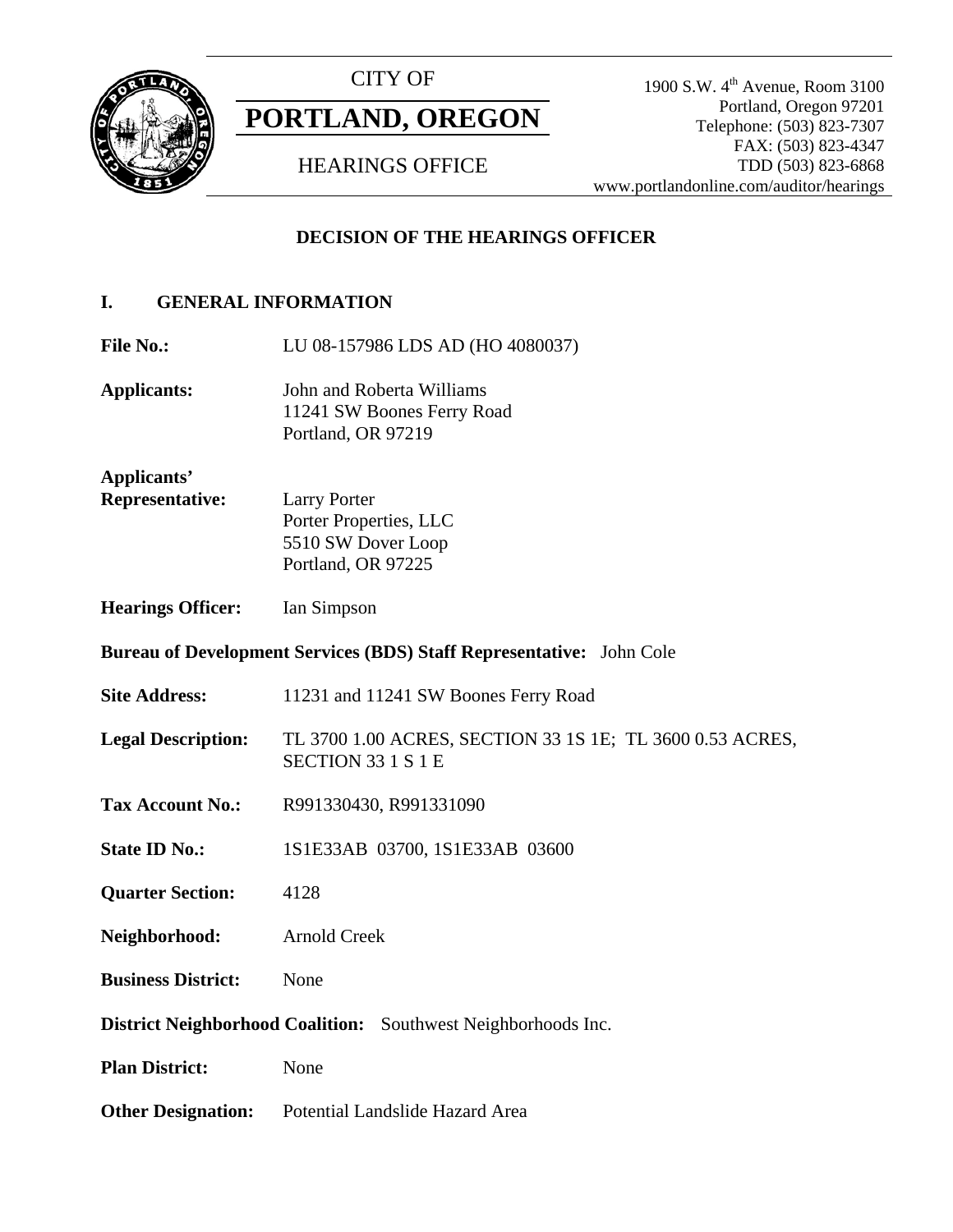**Zoning:** Residential 10,000 (R10)

**Land Use Review:** Type III, Land Division Subdivision (LDS) with Adjustment (AD)

### **BDS Staff Recommendation to Hearings Officer:** Approval with conditions

**Public Hearing:** The hearing was opened at 9:02 a.m. on December 10, 2008, in the 3<sup>rd</sup> floor hearing room,  $1900 \text{ SW } 4^{\text{th}}$  Avenue, Portland, OR, and was closed at 9:57 a.m. The record was held open until 4:30 p.m. on December 17, 2008 for new written evidence, and until 4:30 p.m. on December 24, 2008 for applicants' final rebuttal. The applicants' representative submitted a request on December 18, 2008 to close the record early (Exhibit H-13). The Hearings Officer denied the request. The record was closed on December 24, 2008 at 4:31 p.m.

#### **Testified at the Hearing:**

John Cole, BDS Staff Representative Larry Porter, 5510 SW Dover Loop, Portland, OR 97225 Keith Walters, Harris-McMonagle Engineering, 8740 SW Scoffins St., Tigard, OR 97223 Nancy Hand, Chair Arnold Creek NA, 3250 SW Maricara, Portland, OR 97219 Kurt Krueger, Office of Transportation

The Hearing for this case was scheduled for November 10, 2008. On the applicants' request (Exhibit H-3), the hearing date was moved to December 10, 2008. The applicants also extended the 120 period by 30 days (Exhibits H-3 and H-4). When the hearing was rescheduled, it was too late to mail new public notices. John Cole, lead planner in the case, stayed at the Hearing Room for about 20 minutes after 9:00 a.m. on November 10, 2008 to inform any people who might arrive that the hearing was rescheduled. The Hearings Officer finds that this was adequate notice. No person's right to adequate notice was violated because persons interested in the case had the opportunity to come to the Hearings Office on November 10, 2008, where Mr. Cole would have told them of the hearing being rescheduled to December 10, 2008 at 9:00 a.m.

**Proposal:** To subdivide a 1.53 acre property into five lots between 8,105 and 14,115 square feet, one private street tract and one stormwater management tract. An existing house will remain on proposed Lot 1. The new private street will provide access to all five lots. A concurrent adjustment is being requested with this subdivision application to reduce the side yard setback adjacent to the new private street on Lot 1 from ten feet to five feet. Street and stormwater improvements are proposed to the site's SW Boones Ferry frontage, including curb, sidewalk and planter area. Stormwater from the new development itself will be directed to an on-site flow-through pond/planter. The facility will detain the water on-site and treat it for water quality before directing the discharge to an existing public stormwater system located within SW Boones Ferry right-ofway. Tree preservation requirements will be met by preserving 16 trees on the site. A modification to a front building setback from 20 feet to 15 feet is considered on Lot 2 of this application as a means of better meeting the tree preservation criteria. Finally, this property is located within a potential landslide hazard area. The applicants' geotechnical report concluded the site can be safely developed without creating additional risk to neighboring properties.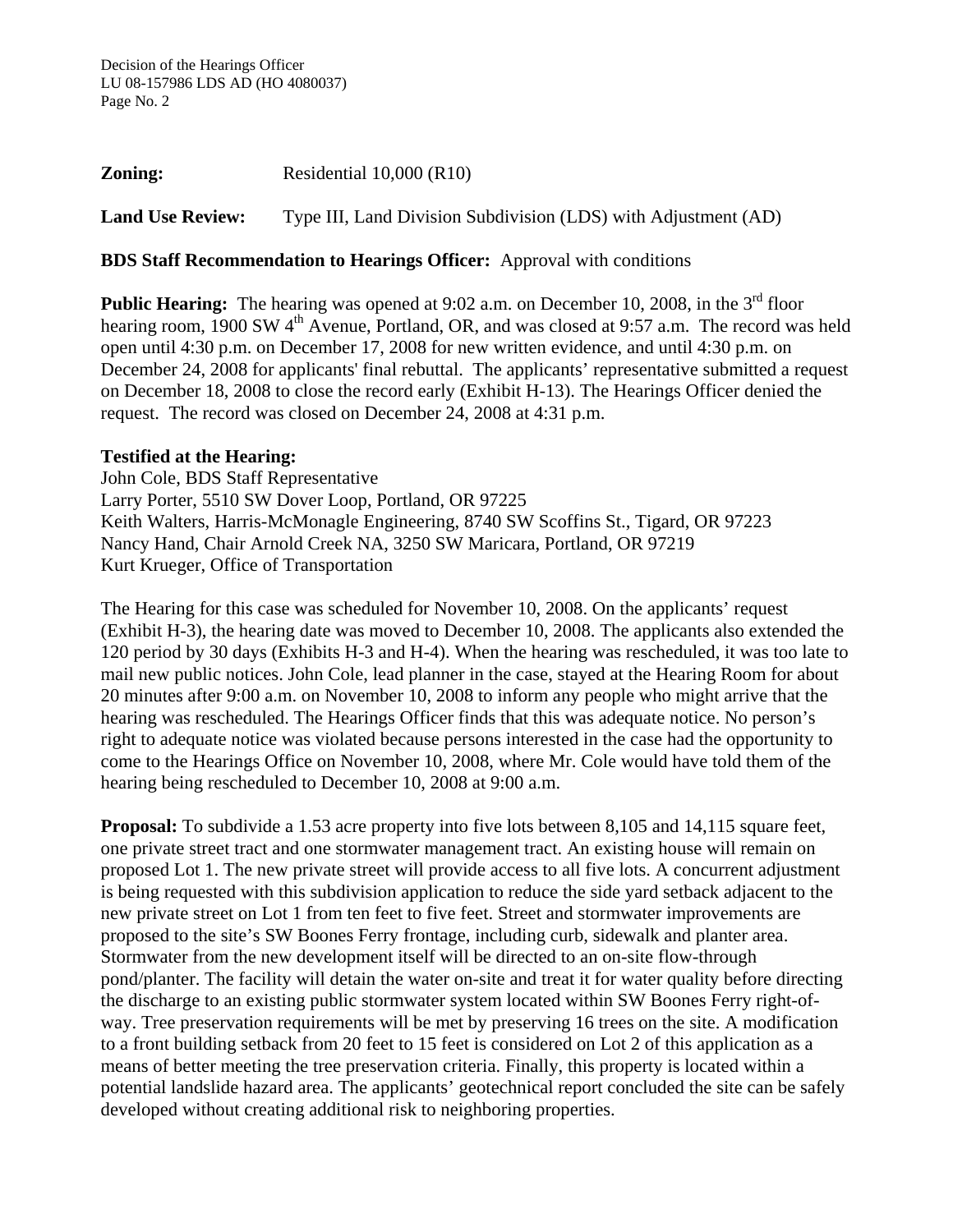This partition proposal is reviewed through a Type III procedure because: (1) the site is in a residential zone; (2) four or more lots are proposed; and (3) the site is located within a potential landslide hazard area (Section 33.660.110). Under state law this land division is considered a subdivision. To subdivide land is to divide an area or tract of land into four or more lots within a calendar year (ORS 92.010).

**Relevant Approval Criteria:** To be approved, this proposal must comply with the relevant approval criteria of Title 33, which include:

- 33.660.120, Approval Criteria for Land Divisions in Open Space and Residential Zones.
- 33.805.040 A.-F., Approval Criteria for Adjustments.

# **II. ANALYSIS**

**Site and Vicinity:** The proposed development site consists of two adjacent lots located on the west side of SW Boones Ferry Rd. approximately 0.2 miles south of SW Arnold St. The site has two single family residences (11231 and 11241 SW Boones Ferry). The residence at 11231 SW Boones Ferry Rd. (the residence to the north) is proposed to be demolished as a component of the development proposal. The residence to the south will be retained. The site itself slopes upwards to the west from its street frontage. It includes both forested areas and stands of individual mature trees interspersed among cleared areas.

The surrounding neighborhood is comprised of single family residences on large lots zoned R10 and R20 with Environmental overlays and Open Space Zones applied to stream corridors.

**Zoning:** The R<sub>10</sub> designation is one of the city's single-dwelling zones which is intended to preserve land for housing and to promote housing opportunities for individual households. The zone implements the comprehensive plan policies and designations for single-dwelling housing.

**Land Use History:** City records indicate no prior land use reviews for the site.

# **ZONING CODE APPROVAL CRITERIA**

# **CHAPTER 33.660 REVIEW OF LAND DIVISIONS IN OPEN SPACE AND RESIDENTIAL ZONES**

# **33.660.120 Approval Criteria**

**The Preliminary Plan for a land division will be approved if the review body finds that the applicant has shown that all of the following approval criteria have been met.**

**Findings:** Due to the site's location and the nature of the proposal, staff determined that some of the criteria do not apply. The relevant approval criteria are below:

# **A. Lots. The standards and approval criteria of Chapters 33.605 through 33.612 must be met.**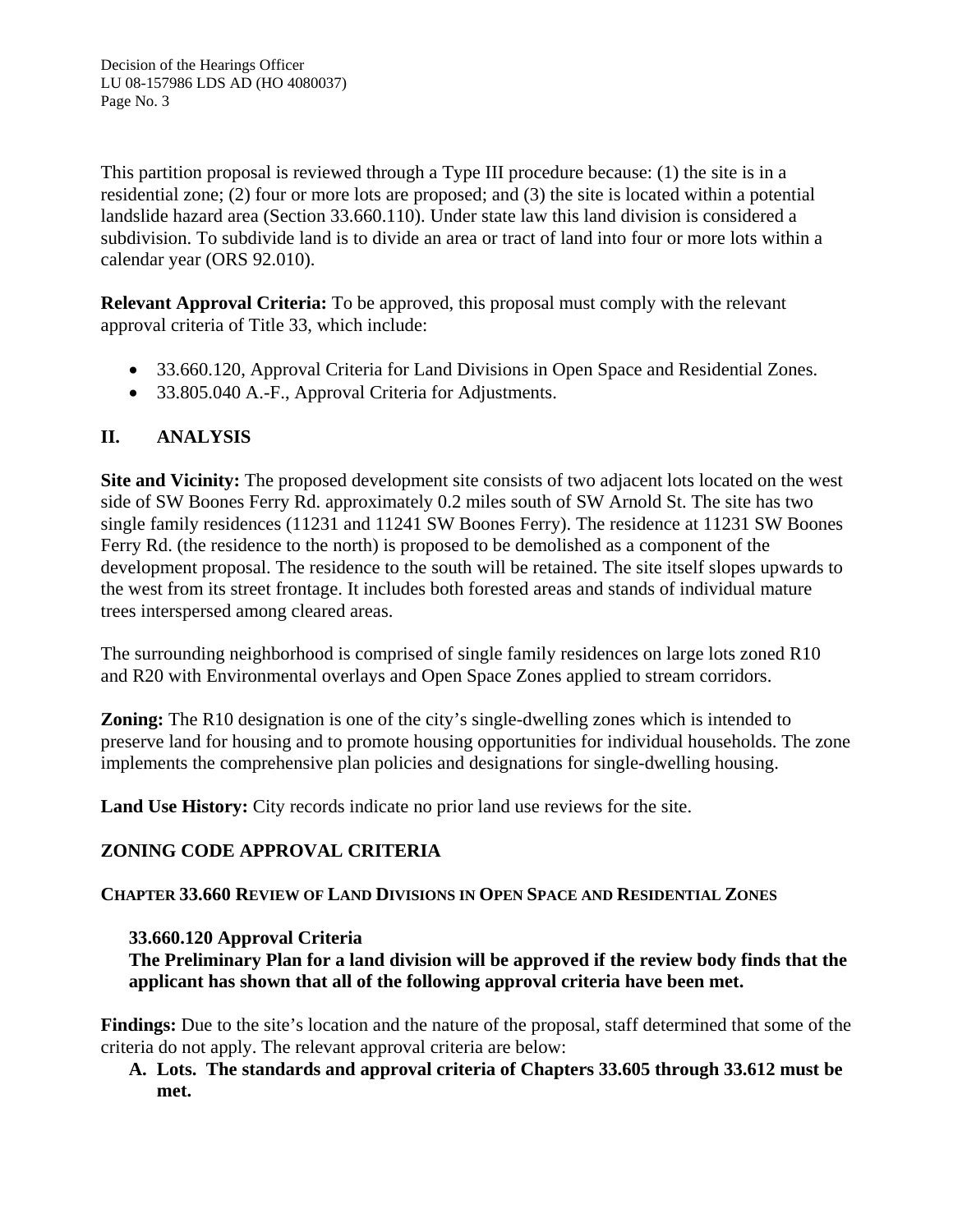**Findings:** Chapter 33.610 Lots in RF through R5 Zones contains the density and lot standards applying to the R10 zone. The standards ensure that lots are consistent with each zone's desired character while allowing lots to vary in size and shape provided each zone's planned intensity is respected.

# **33.612.100 Density Standards**

**A. Single-dwelling or duplex development. When single-dwelling or duplex development is proposed for some or all of the site, the applicant must show how the proposed lots can meet minimum density and not exceed the maximum density stated in Table 120-3. Site area devoted to streets is subtracted from the total site area in order to calculate minimum and maximum density.**

**Findings:** The method used to calculate density depends on whether a street is created as part of the land division, and whether the site is subject to certain environmental or geophysical constraints. In this case, a street is proposed or required and the site is within a potential landslide hazard area. Therefore, there is no minimum required density (Section 33.610.100.D.2). The formula to determine the site's maximum density (Section 33.610.100.C.1) is:

The site's square footage (66,646 square feet)  $\div$  Maximum density from Table 610-1 (10,000 square feet)  $=$  5.66 Maximum number of lots allowed, which rounds down to a maximum of five lots (Section 33.930.020.B)

The applicants are proposing five lots. Eugene E. and Tamara L. Lewis raised a concern (Exhibit H-6) about privacy. They stated that one of the best features of the neighborhood is its peaceful serenity. With houses soon to be nearly in their back yards, the privacy they have enjoyed will be eliminated. The Lewis' ask what type of wall or fencing will be provided by the developer to ensure that the Lewis' will still maintain some amount of privacy?

Despite the Lewis' concerns, the proposal complies with the number of lots allowed in the R10 zone. The relevant approval criteria do not require that the applicants build a particular wall or fence on the site's boundary with neighboring properties. The Hearings Officer finds that the density standards criteria are met.

# **33.610.200 Lot Dimension Standards**

**Lots in the RF through R5 zones must meet the lot dimension standards of this section.**

**A. Purpose. The lot dimension standards ensure that:**

- **Each lot has enough room for a reasonably-sized house and garage;**
- **Lots are of a size and shape that development on each lot can meet the development standards of the zoning code;**
- **Lots are not so large that they seem to be able to be further divided to exceed the maximum allowed density of the site in the future;**
- **Each lot has room for at least a small, private outdoor area;**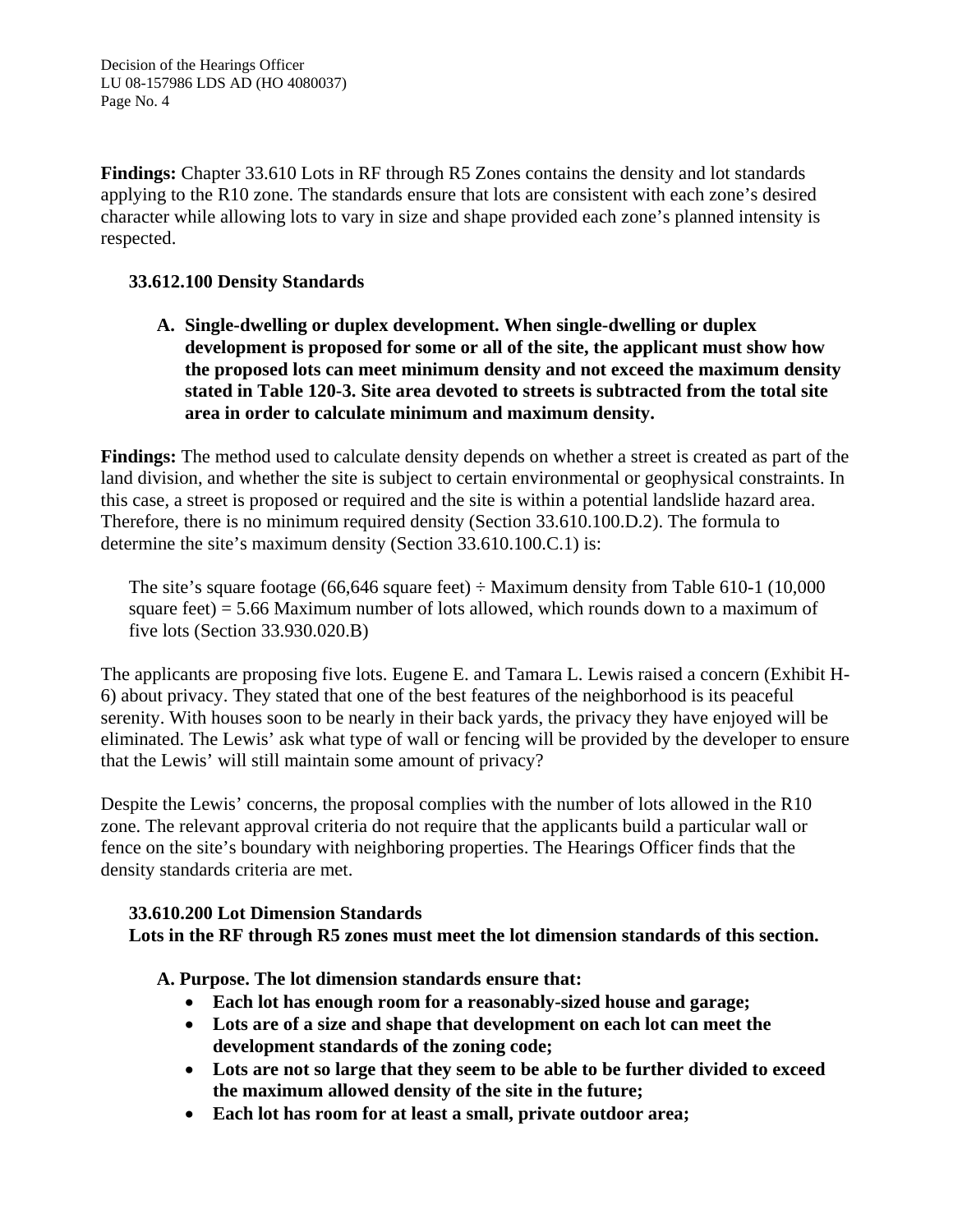- **Lots are compatible with existing lots;**
- **Lots are wide enough to allow development to orient toward the street;**
- **Lots don't narrow to an unbuildable width close to the street;**
- **Each lot has adequate access from the street;**
- **Each lot has access for utilities and services; and**
- **Lots are not landlocked.**

**Findings:** The dimensions of the proposed lots compared to the required lot dimension standards are shown in the table below (information is found in Table 610-2):

| NTA NOILE MEAGHT CHIEFILD |                  |                |                |                  |                  |  |
|---------------------------|------------------|----------------|----------------|------------------|------------------|--|
|                           | <b>Minimum</b>   | <b>Maximum</b> | <b>Minimum</b> | <b>Minimum</b>   | <b>Minimum</b>   |  |
|                           | <b>Lot Area</b>  | Lot Area       | Lot            | <b>Front Lot</b> | <b>Lot Depth</b> |  |
|                           |                  |                | Width*         | Line             |                  |  |
|                           |                  |                |                |                  |                  |  |
|                           | $6,000$ sq ft.   | $17,000$ sq.   | 50 ft.         | 30 ft.           | 60 ft.           |  |
| Lot                       |                  | ft.            |                |                  |                  |  |
|                           | 14,087 sq. ft.   |                | 78 ft.         | 74 ft.           | 163 ft.          |  |
| $\overline{2}$            | 8,812 sq. ft.    |                | 108 ft.        | 130 ft.          | 72 ft.           |  |
| 3                         | $14,115$ sq. ft. |                | 45 ft.         | 30 ft.           | 153 ft.          |  |
| $\overline{4}$            | 9,198 sq. ft.    |                | 110 ft.        | 110 ft.          | 87 ft.           |  |
| 5                         | $8,105$ sq. ft.  |                | 94 ft.         | 98 ft.           | 82 ft.           |  |

# **R10 Zone Requirements**

\* Width is measured at the minimum front building setback line

Lot 3 is approximately 45 feet wide, narrower than the standard minimum width for the R10 zone, as shown in the table above. However, narrower lots are allowed if the lot meets the following:

# **33.610.200.D.2 There is no minimum lot width for lots that meet all of the following:**

- **a. If the lot abuts a public alley, then vehicle access must be from the alley;**
- **b. There must be at least 15 contiguous feet of uninterrupted curb space for each lot being created under these provisions …;**
- **c. Lots must be configured so that development on the site will be able to meet the 50 percent garage limitation standard of Subsection 33.110.253.E at the time of development;**
- **d. Lots that will be developed with attached houses must be configured so that 60 percent of the area between the front lot line and the front building line can be landscaped at the time of development; and**
- **e. When a driveway is proposed to provide vehicle access to more than two lots, it must be an alley.**

The site does not have public alley access, and so "a" does not apply.

Concerning "b", Lot 3 is located at the end of the private street proposed to serve the development. As a result, the frontage of the site is essentially composed of vehicle area and the termination of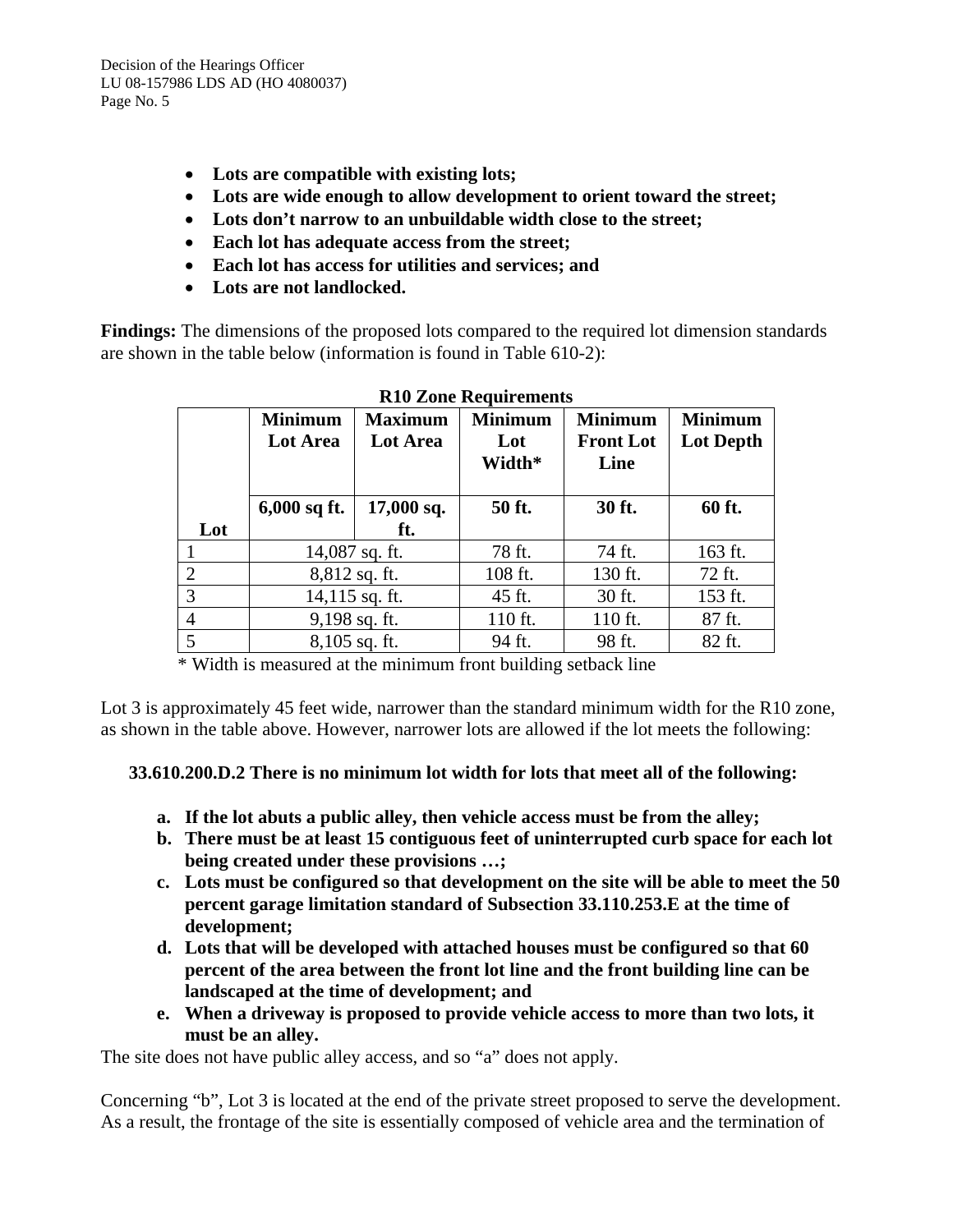the sidewalk within. Significant amounts of uninterrupted curb space will be preserved along the private street tract, with numerous stretches greater than 15 feet in length between driveways possible.

Concerning "c", due to the definition of how width is measured, Lot 3 is less than the required 50 feet for the zone. However, Lot 3 is 14,115 square feet and may accommodate a house of significant size. Therefore, it is not anticipated that the lot's configuration will limit new development from complying with the 50% garage wall limitation standard.

Concerning "d" and "e", neither applies since attached houses are not proposed, and a driveway is not proposed that will access more than two lots.

The applicants have demonstrated that Lot 3 can meet the narrow lot standards.

Staff determined that the applicants have complied with the required lot dimension standards. The Hearings Officer concurs with staff and finds that these criteria are met.

# **B. Trees. The standards and approval criteria of Chapter 33.630 Tree Preservation, must be met.**

**Findings:** The regulations of Chapter 33.630 preserve trees and mitigate for the loss of trees. Certain trees are exempt from the chapter's requirements. The arborist report (Exhibit A-2) determined that some trees are exempt because they are unhealthy, a nuisance species or located partially off the property. The arborist report identifies 97 trees, of which 52 have been determined to be viable.

The site's total non-exempt tree diameter is 1,168 inches. The applicants propose preserving 16 trees, which comprise 415 inches of diameter, or 35.5 percent of the non-exempt tree diameter. This proposal complies with Option 1 of the tree preservation standards, which requires preserving at least 35 percent of the site's total tree diameter. The applicants provided a Tree Preservation Plan showing the preserved trees and the required root protection zones (Exhibit C-3).

The Site Development Section of the Bureau of Development Services (Site Development) raised a concern regarding the location of conceptual building footprints, driveways and stormwater management facilities in relation to trees proposed for preservation and their associated root protection zones. It should be noted that approval of this land division request does not guarantee that the specific location, shape or size of conceptual building footprints delineated on a proposed lot will meet applicable standards. It does not appear that trees proposed for preservation on any of the lots will pose any significant site development issues. However, to ensure there are no points of conflict when building permits are applied for, a revised utility plan that delineates trees to be protected and root protection zones is required as a condition of approval. There should be no conflicts between root protection zones, utilities, building footprints or paved areas on this plan.

# **33.630.300 Mitigation Option**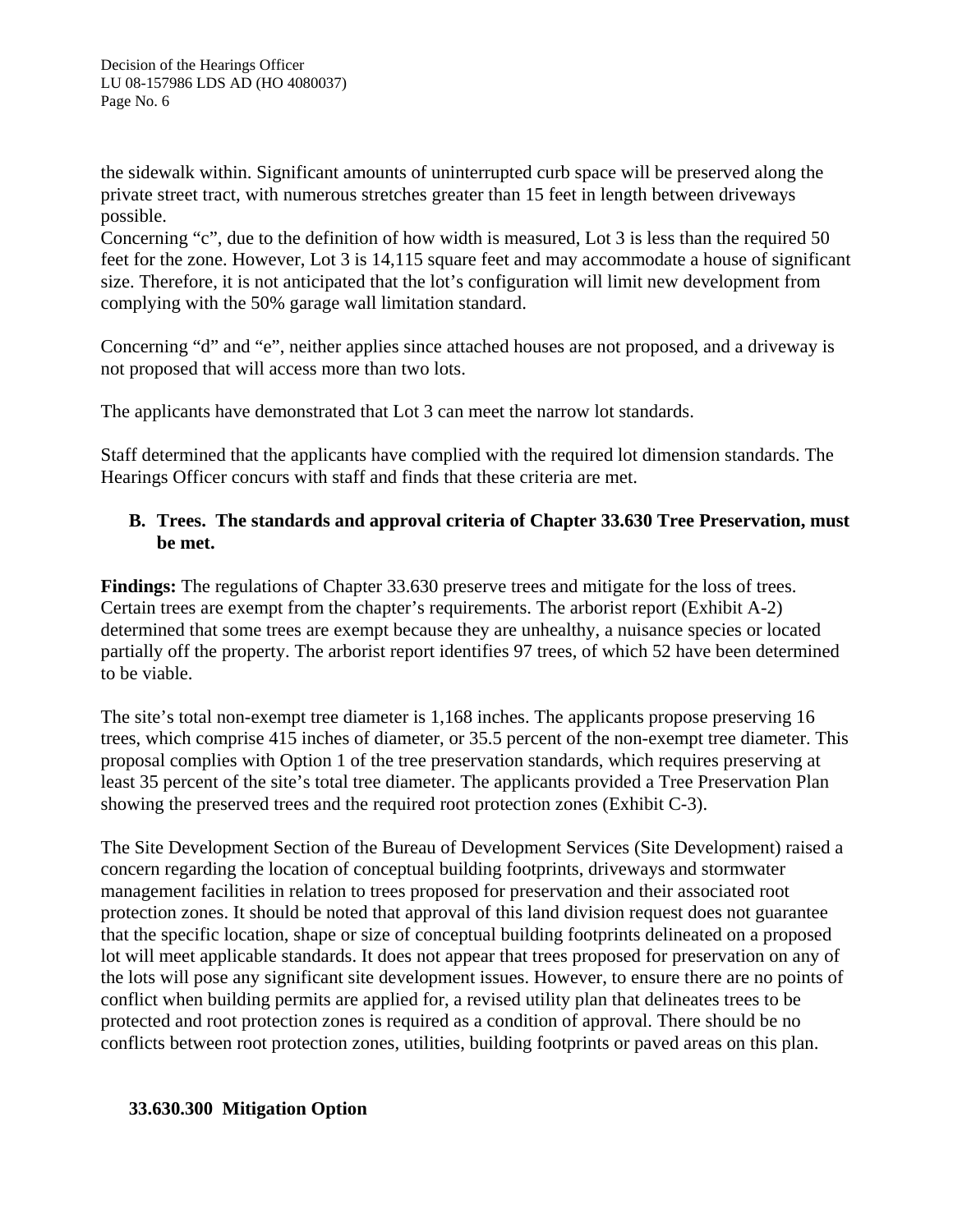**As an alternative to meeting Section 33.630.100, approval of a mitigation plan may be requested. The review body will approve the mitigation plan where the applicant has shown that the applicant has met criteria A. and B. and one of the criteria in C., below:** 

- **A. As many trees as possible are preserved; and**
- **B. The applicant has submitted a mitigation plan that adequately mitigates for the loss of trees, and shows how the mitigation plan equally or better meets the purpose of this chapter. Mitigation can include tree planting, preservation of groups of smaller trees, eco-roof, porous paving, or pervious surface permanently preserved in a tract.**
- **C. It is not possible under any reasonable scenario to meet Section 33.630.100 and meet one of the following:**
	- **1. Minimum density;**
	- **2. All service requirements of Chapters 33.651 through 33.654, including connectivity;**
	- **3. Implementation of an adopted street plan;**
	- **4. On sites 15,000 square feet or less in area, a practicable arrangement of lots, tracts, and streets within the site that would allow for the division of the site with enough room for a reasonable building site on each lot;**
	- **5. In E and I zones, provide a practicable arrangement of lots, tracts, and streets within the site that would allow for the division of the site with enough room for a reasonable building site on each lot, considering the uses and development allowed in the zone; or**
	- **6. Preserve the trees within the environmental zones on site while providing a practicable arrangement of building sites and disturbance area.**

Due to the configuration of proposed Lot 2 and the location of trees to be preserved within it, the applicants are requesting a modification to reduce the required front building setback in the R10 zone from 20-feet to 15-feet. The optimal location of the private street and turnaround serving the site results in Lot 2 containing approximately 72-feet of depth, the least amount of depth of the proposed lots. Five significant trees are located in the southeast corner of Lot 2 that will be preserved through this land division request. The root protection zones of the trees to be preserved within Lot 2, combined with the required front building setback, significantly limits the area available for a reasonable building site. Reducing five feet in the front building setback will allow for greater options in building footprint and building placement on-site that will enhance preservation efforts for the trees on Lot 2's southwestern corner. Therefore, staff finds that a modification to reduce the required front building setback from 20 feet to 15 feet will better meet tree preservation standards. In exchange for this reduction, no encroachment into the designated root protection zones will be permitted on Lot 2.

Mr. and Ms. Lewis stated (Exhibit H-6) that many trees have been removed on the site over the last year or so. If 35% of the total tree diameter is required to be spared, the Lewis' ask if that percentage is from the original forested area or from just the trees that remain. Trees tagged for removal include all of the large  $2<sup>nd</sup>$  or old growth fir trees, one of which is actually on the Lewis'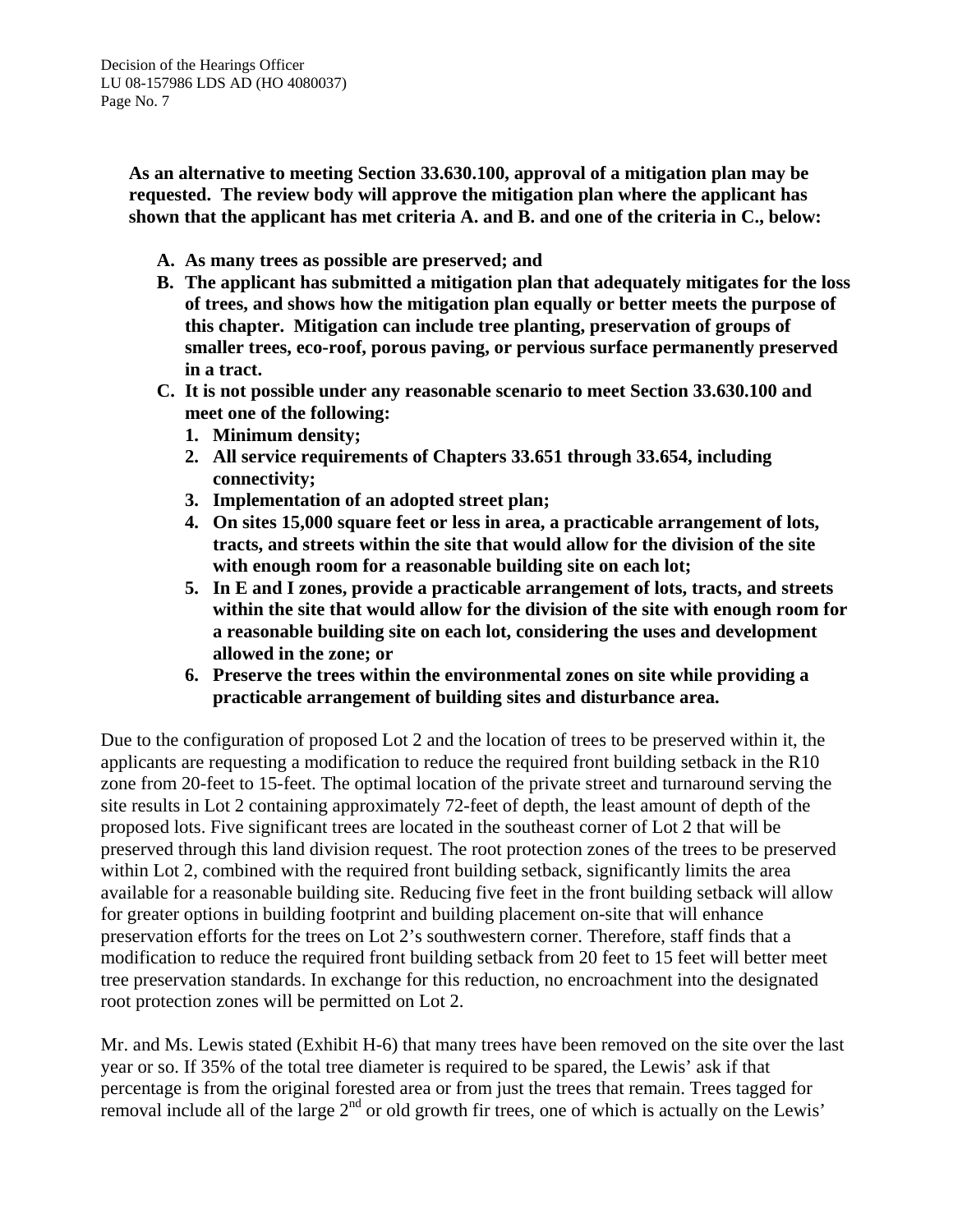property. The applicants have not requested permission to remove this tree. Assuming that this tree was tagged in error and that the applicants do not cross the property line and the tree remains, its roots and those of other trees near the property line would appear to be covered by a driveway. The Lewis' suggest that if there is supposed to be a ten foot buffer along the property line, the driveway should not be inside this buffer, and not right up against the property line. The Lewis' ask what specifically is being done to protect the root protection zones.

The Hearings Officer finds no evidence in the record to support the contention that any trees on the site were removed in a manner violating the City Code. If one of the trees designated for removal is indeed on the Lewis' property, this decision cannot authorize its removal. The setback requirements in Section 33.110.220 restrict buildings and garage entrances within the ten foot side-yard setback in the R10 zone. The section does not restrict a driveway from being within ten feet of a neighboring property. Although placing a driveway next to a tree on a neighboring property might impact the tree's health, the Hearings Officer has not been made aware of any City Code section that would restrict such a driveway.

Mr. and Ms. Lewis also stated (Exhibit H-6) that the area is full of birds, squirrels, deer, raccoons and rabbits. They state that deforestation of the subject site has already taken place and has impacted wildlife habitat, and the proposed development will further destroy this habitat (Exhibit H-6). However, the Hearings Officer finds that the City Code allows this site to be developed, which includes removing wildlife habitat.

Staff determined that the applicants have complied with the tree preservation standards, subject to the condition that development on Lots 1 through 5 conforms to the Tree Preservation Plan (Exhibit C-3) and the applicants' arborist report (Exhibit A-2). The Hearings Officer concurs with staff and finds that these criteria are met.

**D. Potential Landslide Hazard Area. If any portion of the site is in a Potential Landslide Hazard Area, the approval criteria of Chapter 33.632, Sites in Potential Landslide Hazard Areas, must be met.**

**33.632.100 Landslide Hazard Area Approval Criterion**

**The following approval criterion must be met: Locate the lots, buildings, services and utilities on the safest part of the site so that the risk of a landslide affecting the site, adjacent sites, and sites directly across a street or alley from the site, is reasonably limited.** 

**Determination of whether the proposed layout and design reasonably limits the risk of a landslide will include evaluation of the Landslide Hazard Study and will take into consideration accepted industry standards for factor of safety. Alternative development options including alternative housing types and reduced density may be required in order to limit the risk to a reasonable level.**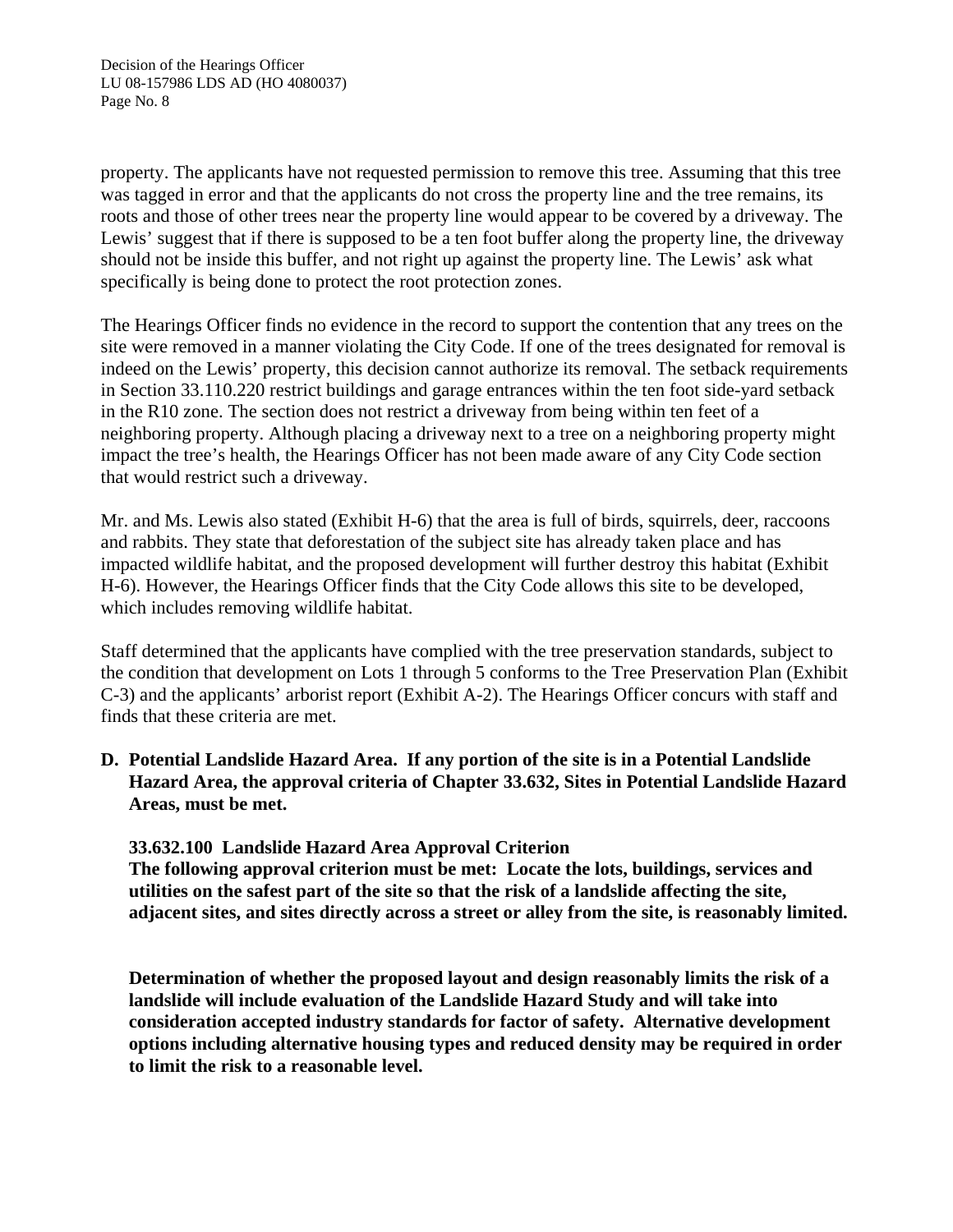**Findings:** The entire site is located within a potential landslide hazard area. Site Development evaluated the applicants' geotechnical report (Exhibits A-4) and determined that the risk of potential landslide hazard at the site is relatively low, given the soil composition, topography, and other risk factors.

The geotechnical report and a preliminary stormwater report indicate that the soil types found on the site do not allow for infiltration. As a result, stormwater for individual lots and the private street will be treated and discharged into an existing drainage ditch. The proposed method of stormwater disposal will not have a significant detrimental impact on the slope stability on or around the site as stormwater will not be disposed on the site itself.

Site Development concurred with the findings of the applicants' geotechnical report, noting that further geotechnical evaluation may be required for specific building plans during construction plan review. The Hearings Officer concurs with staff and finds that this criterion is met.

**G. Clearing, grading, and land suitability. The approval criteria of Chapter 33.635, Clearing, Grading, and Land Suitability must be met.**

# **33.635.100 Clearing and Grading Approval Criteria**

**The Preliminary Clearing and Grading Plan must meet the following approval criteria:**

- **A. Existing contours and drainage patterns of the site must be left intact wherever practicable. Where alteration to existing drainage patterns is proposed, it must not adversely impact adjacent properties by significantly increasing volume of runoff or erosion;**
- **B. Clearing and grading should be sufficient for construction of development shown on the Preliminary Clearing and Grading Plan;**
- **C. Clearing and grading should be limited to areas of the site that are reasonably necessary for construction of development shown on the Preliminary Clearing and Grading Plan;**
- **D. Topsoil must be preserved on site to the extent practicable for use on the site after grading is complete; and**
- **E. Soil stockpiles must be kept on the site and located in areas designated for clearing and grading as much as is practicable.**

**Findings:** The regulations of Chapter 33.635 ensure that the proposed clearing and grading is reasonable given infrastructure needs, site conditions, and tree preservation requirements. The regulations also limit erosion and sedimentation impacts to help protect water quality and aquatic habitat. In this case, the site is located in a potential landslide hazard area. Therefore, the clearing and grading associated with preparing the lots must occur in a manner that will limit erosion concerns and assure that the site's preserved trees will not be disturbed.

A Preliminary Clearing and Grading Plan (Exhibit C-3) and Landslide Hazard Report (Exhibit A-4) describe how clearing and grading can occur on the site to minimize erosion risks. The Tree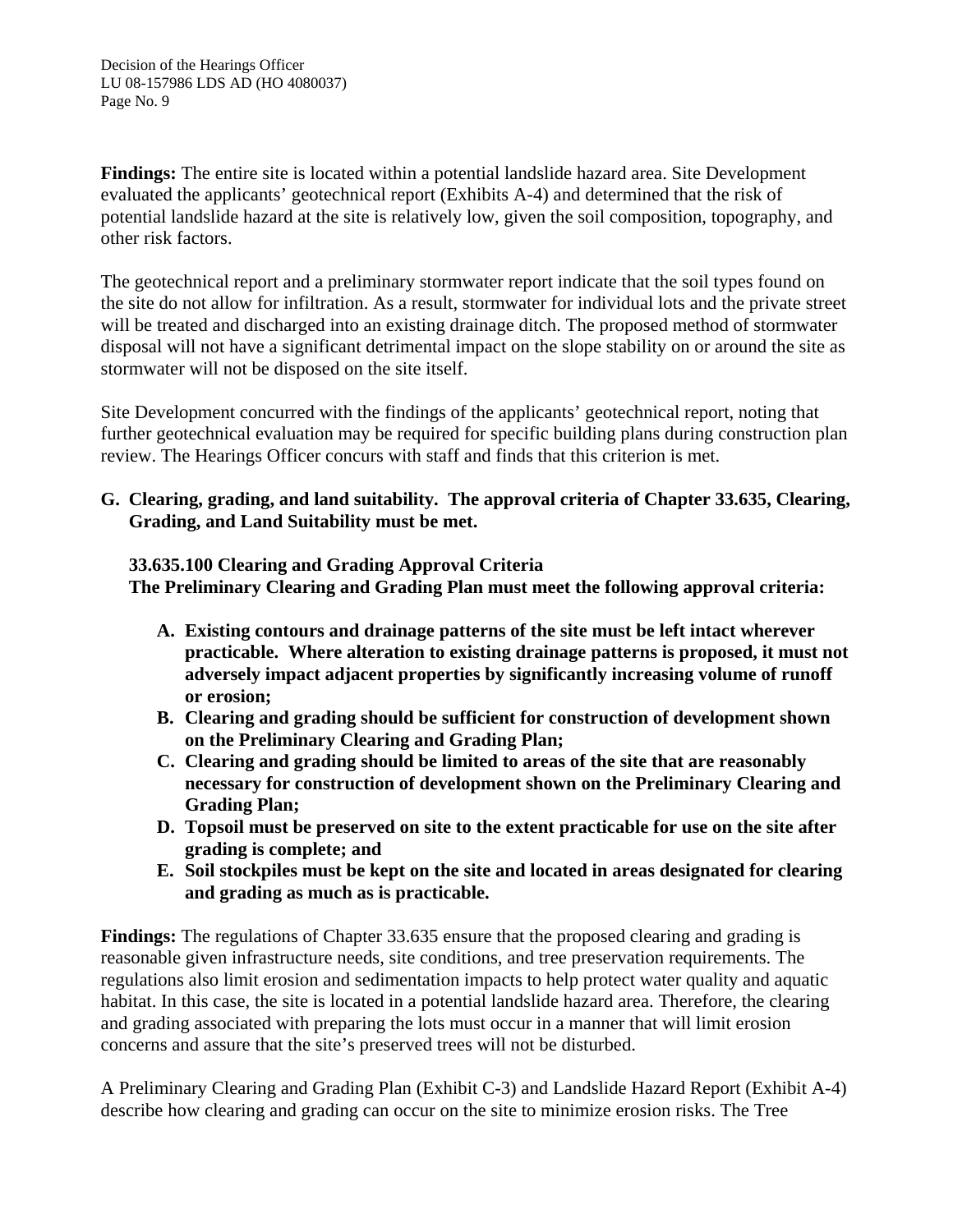Protection Plan (Exhibit C-3) designates areas on the site where grading must not occur in order to protect the roots of the site's preserved trees, and an arborist report (Exhibit A-2) that further discusses site grading.

Implementing the Landslide Hazard Study's recommendations will help to limit erosion and sedimentation concerns by avoiding site disturbance during wet periods, storing excavated material appropriately during construction, and placing erosion control fencing around the disturbed areas. Stormwater runoff from the lots will be appropriately managed by directing stormwater to flow through planters to an off-site drainage ditch in SW Boones Ferry Rd. The Preliminary Clearing and Grading Plan shows some grading in the root protection zone of some trees proposed for preservation. No clearing and grading will be permitted within the root protection zones without a written arborist report evaluating the potential impacts of such encroachment and prescribing adequate mitigation. Preserving these trees will help limit erosion by assuring that the tree roots will help to hold the soil in place. Topsoil storage and general stockpiling on the site must only occur if it will not create any additional erosion concerns as recommended by the geotechnical engineer.

During building permit submittal for individual lots, a clearing, grading and erosion control plan shall be submitted to Site Development. Site Development will review the grading plan against the applicants' Landslide Hazard Study as well as any additional geotechnical information required during permit submittal to assure that the grading will not create any erosion risks. In addition, the plans will be reviewed for compliance with the applicants' tree preservation plan and arborist report. Staff determined that the applicants have satisfied the clearing and grading standards. The Hearings Officer concurs with staff and finds that these criteria are met.

# **33.635.200 – Land Suitability**

**Where geologic conditions or historic uses of the site indicate a hazard may exist, the applicant must show that the proposed land division will result in lots that are suitable for development. The applicant may be required to make specific improvements in order to make the lots suitable for their intended uses and the provision of services and utilities.**

The site is currently in residential use, and there is no record of any other previous use. The applicants propose removing the existing house located at 11231 SW Boones Ferry Rd. To ensure that the new lots are suitable for development, a permit must be obtained and finalized to demolish this residence and decommission the supporting septic system before final plat approval. Staff determined that with this condition, the new lots can be considered suitable for development. The Hearings Officer concurs with staff and finds that this criterion is met.

# **H. Tracts and easements. The standards of Chapter 33.636, Tracts and Easements must be met;**

# **33.636.100 Requirements for Tracts and Easements**

**A. Ownership of tracts. Tracts must be owned as follows unless otherwise specified in this Title or the land use decision:**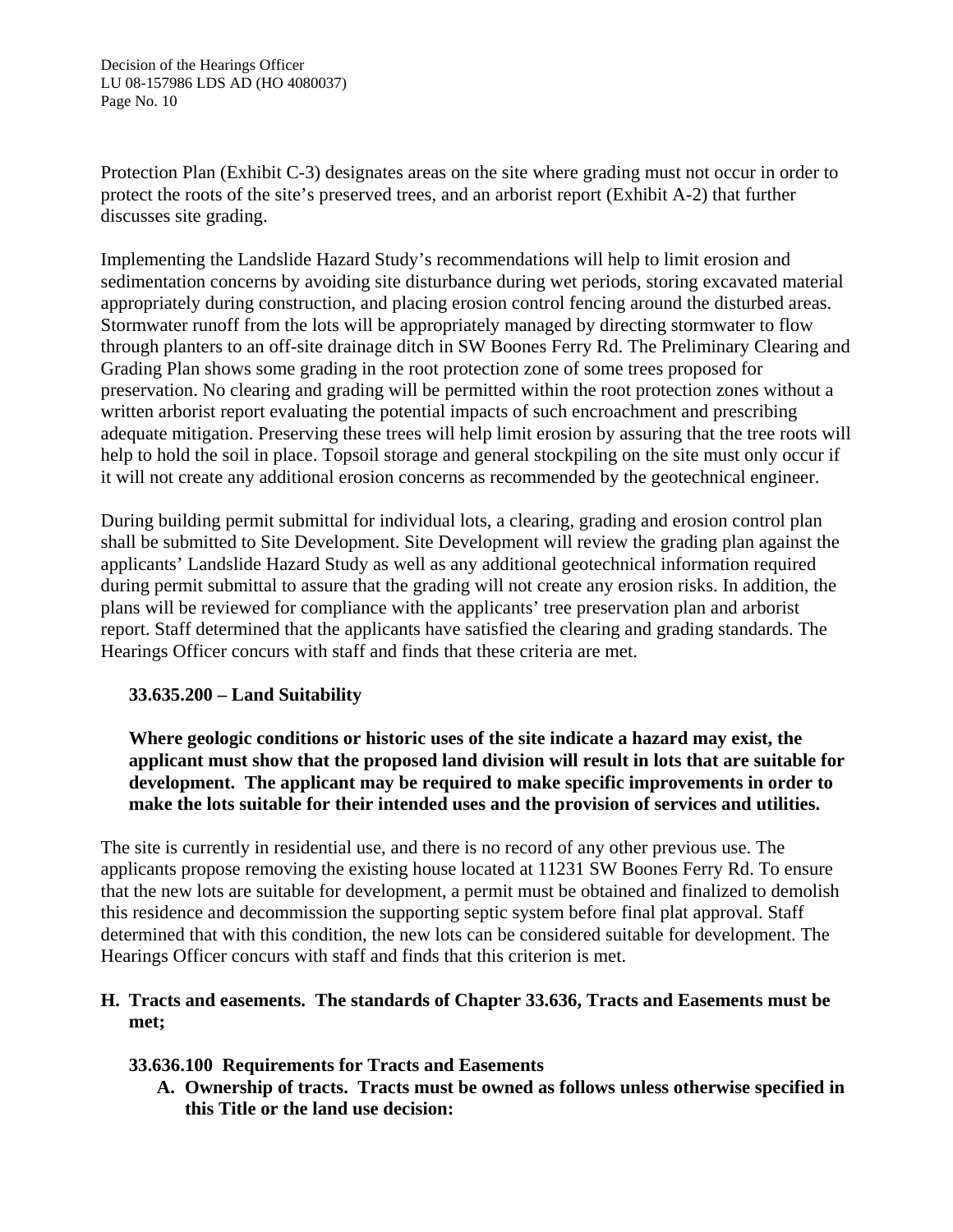- **1. The owners of property served by the tract, or by any other individual or group of people. When the tract is owned by more than one person, it must be held in common with an undivided interest;**
- **2. The Homeowners' Association for the area served by the tract;**
- **3. A public or private non-profit organization; or**
- **4. The City or other jurisdiction.**
- **B. Maintenance agreement. The applicant must record with the County Recorder a maintenance agreement that commits the owners or owners' designee to maintain all elements of the tract or easement; however, facilities within the tract or easement that will be maintained by a specified City agency may be recorded in a separate maintenance agreement. The maintenance agreement must be approved by BDS and the City Attorney in advance of Final Plat approval and must be submitted to the County Recorder to be recorded with the Final Plat. For a Planned Development not done in conjunction with a land division, the maintenance agreement must be submitted to the County Recorder to be recorded prior to issuance of the first building permit related to the development.**

**Findings:** The following tracts are proposed:

- Tract A (10,035 square feet): Private Street Tract
- Tract B (2,292 square feet): Private Stormwater Management Tract

The following easements are proposed and/or required:

- A Public Sanitary Sewer Easement is required within Tract A to support a public sewer main extension that will serve the site.
- A Private Storm Sewer Easement is required across the relevant portions of Lot 5, for a private stormwater sewer line that will serve Lot 4.
- Standard public easements located adjacent to the Private Street Tract that will serve private utility providers such as cable TV and electricity, as well as private water service lines.
- An Emergency Vehicle Access Easement is proposed over the Private Street Tract to support access by Emergency Service Vehicles.

Section 33.636.100 requires maintenance agreements describing maintenance responsibilities for the tracts and private easements described above and facilities within those areas. This criterion can be met with the condition that maintenance agreements be prepared and recorded with the final plat. In addition, the plat must reference the recorded maintenance agreements with a recording block for each agreement, substantially similar to the following example:

*"A Declaration of Maintenance agreement for (name of feature) has been recorded as document no. \_\_\_\_\_\_\_\_\_\_\_, Multnomah County Deed Records."*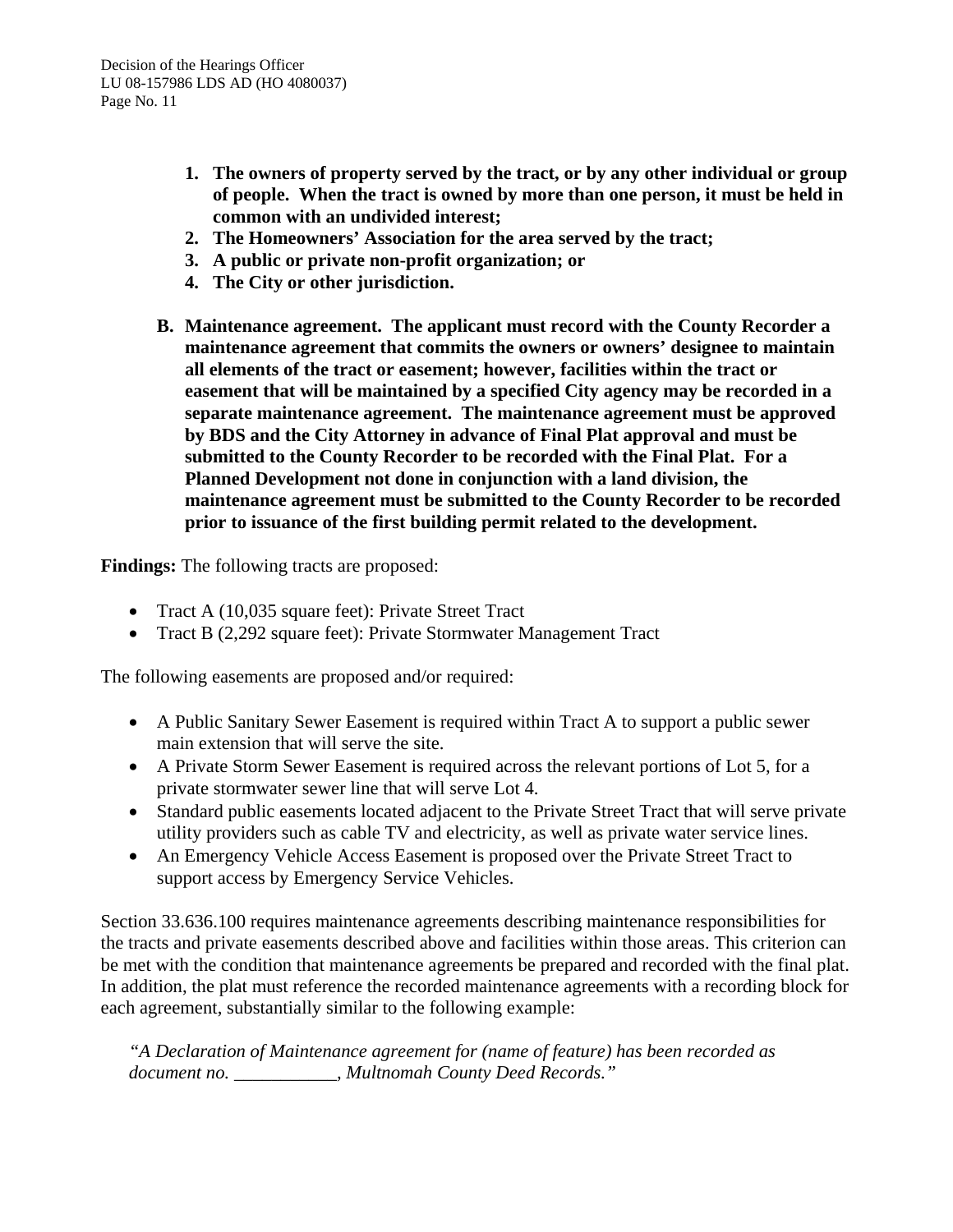Staff determined that the applicants have satisfied the tracts and easements standards approval criteria, with the conditions of approval discussed above. The Hearings Officer concurs with staff and finds that these criteria are met.

**K. Transportation impacts. The approval criteria of Chapter 33.641, Transportation Impacts, must be met; and,**

**33.641.010 Purpose**

**The regulations of this chapter allow the traffic impacts caused by dividing and then developing land to be identified, evaluated, and mitigated for if necessary. Small land divisions involving only a few dwelling units may not require a formal transportation impact study, while it might be required for larger projects. The purpose of a transportation impact study is to assess the effects of routing or volume of traffic in the vicinity of the site on traffic conditions, transit, pedestrian and bicycle movement, and neighborhood livability.**

# **33.641.020 Approval Criterion**

**The transportation system must be capable of safely supporting the proposed development in addition to the existing uses in the area. Evaluation factors include: street capacity and level-of-service; vehicle access and loading; on-street parking impacts; the availability of transit service and facilities and connections to transit; impacts on the immediate and adjacent neighborhoods; and safety for all modes.**

**33.641.030. The applicant may meet the criterion in Section 33.641.020, above, by including mitigation measures as part of the land division proposal. Mitigation measures must be acceptable to the City Engineer and may include providing transportation demand management measures, an access management plan, constructing streets or bicycle, pedestrian, or transit facilities on or off the site or other capital improvement projects such as traffic calming devices.** 

**Findings:** Site Development provided supplemental material and a revised staff recommendation addressing information the applicants provided after the original staff report and recommendation was issued (Exhibit H-10). The following analysis incorporates the new information. The site has approximately 200 feet of frontage on SW Boones Ferry Rd. Southwest Boones Ferry Rd. is classified as a District Collector Street, Transit Access Street, City Bikeway, City Walkway, Truck Access Street, Major Emergency Response Street and Greenscape Street in the Transportation Element of the Comprehensive Plan. TriMet provides transit service adjacent to the site on SW Boones Ferry Rd. via Bus 38. Parking is prohibited on SW Boones Ferry Rd. in the area of the site due to the narrow shoulders and limited visibility near the site. There are two driveways entering the site that provide access to off-street parking for the existing houses.

The proposed development includes five dwellings and is expected to generate 40 additional daily trips and four additional peak hour trips over the current condition. Portland Transportation has compared this traffic volume against data that was prepared by Lancaster Engineering for a 2005 land division case in this area. Portland Transportation concluded that this project's additional trip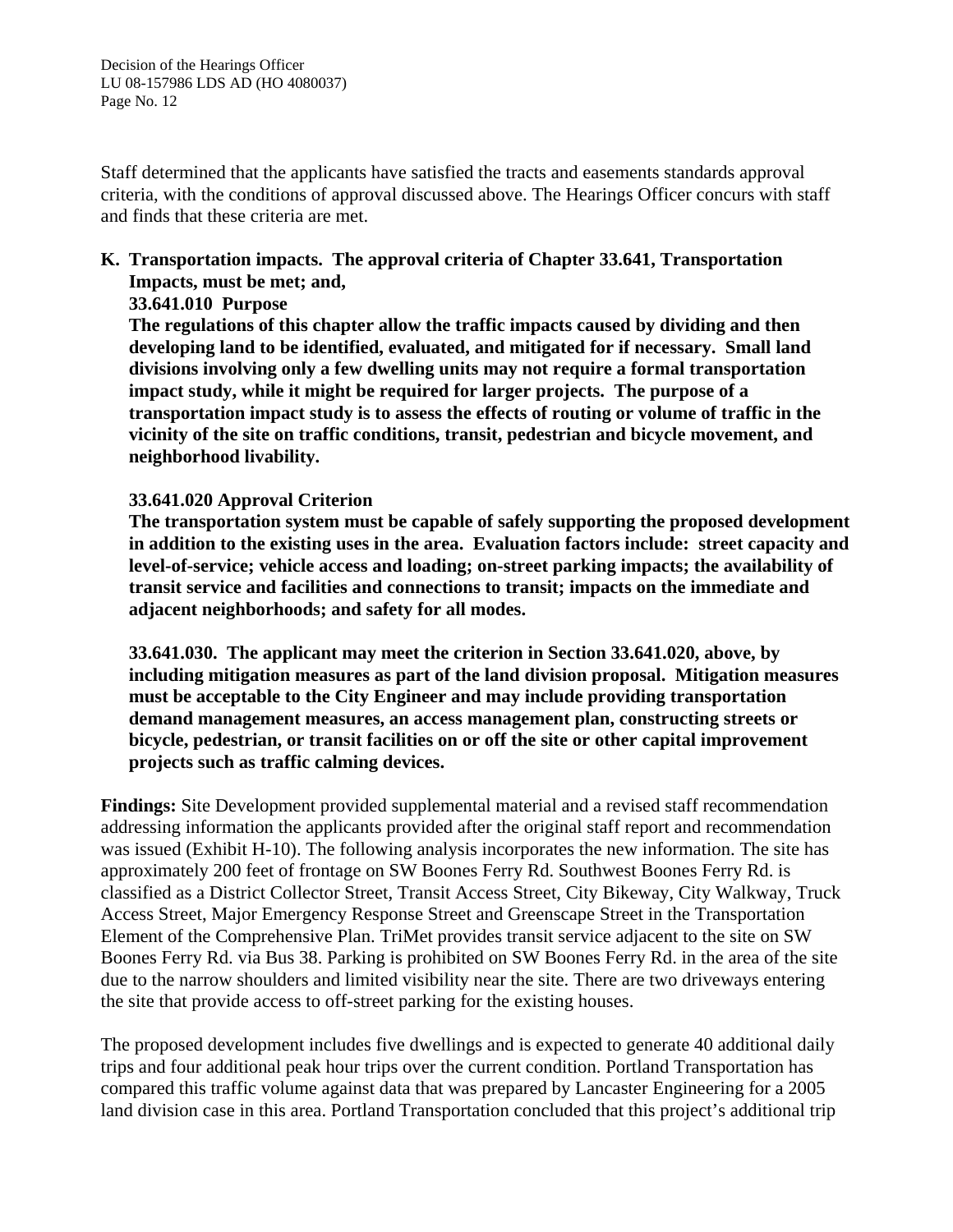generation will not cause SW Boones Ferry Rd. or nearby street intersections to fall below acceptable levels of service (Exhibit E-2).

Southwest Boones Ferry Rd. is improved with a paved roadway and a gravel shoulder on both sides. There are no curbs, planter strips or sidewalks. Portland Transportation has determined (Exhibit H-10) that one of the following two street improvement packages will be required to mitigate for this development's impact on transportation systems under Section 33.641.030.

Alternative 1 – Curb and sidewalk improvements must be made to ensure that safe pedestrian travel is possible within the proposed development. To accommodate these improvements, as well as an associated stormwater facility, additional right-of-way may be required along the site's frontage.

Alternative  $2 - As$  an alternative to full half street improvements the applicants must install an alternative pedestrian pathway across the site's SW Boones Ferry frontage. The applicants must also contribute towards the completion of intersection improvements at SW Boones Ferry and Stephenson St. The applicants have agreed to contribute \$25,000 towards completing these improvements. Coupled with installing the pedestrian path, Portland Transportation considers this to be a reasonable and fair mitigation proposal.

Portland Transportation also indicates that the existing driveway serving the house to remain should be abandoned, and access to this house be moved to the private street tract. This relocation will limit curb cuts onto SW Boones Ferry Rd. and potential points of conflict. This relocation is reflected in the applicants' proposed site plan. Under either option, the existing public street can serve the new development without having any significant impact on the level of service provided.

A private street and sidewalk are proposed as a means of providing each lot street frontage and access to the City's larger street network. The width and geometry of this street tract have been reviewed and approved by the Bureau of Development Services. This street tract meets the recommended tract width and street grade standards described in the City's *Private Street Standards*.

During the December 10, 2008 hearing in this case, Nancy Hand, representing the Arnold Creek Neighborhood Association, stated that the neighborhood association's first choice is frontage improvements along the site, and does not want a waiver of improvements (Exhibit H-9). Otherwise, the neighborhood association wants a separated pedestrian path along with payment of \$25,000 into a fund that is already slated for improvements to the intersection at SW Boones Ferry and SW Stephenson.

Portland Transportation determined that the applicants have satisfied the transportation impacts criteria, with conditions of approval. These conditions include making street, curb and sidewalk improvements, or alternatively installing a pedestrian path and paying towards the SW Boones Ferry Rd./SW Stephenson St. intersection improvements. Additionally, the driveway for the existing residence must be relocated to access the private street tract and any required right-of-way dedication is shown on the final plat. Finally, the private street tract must be constructed to city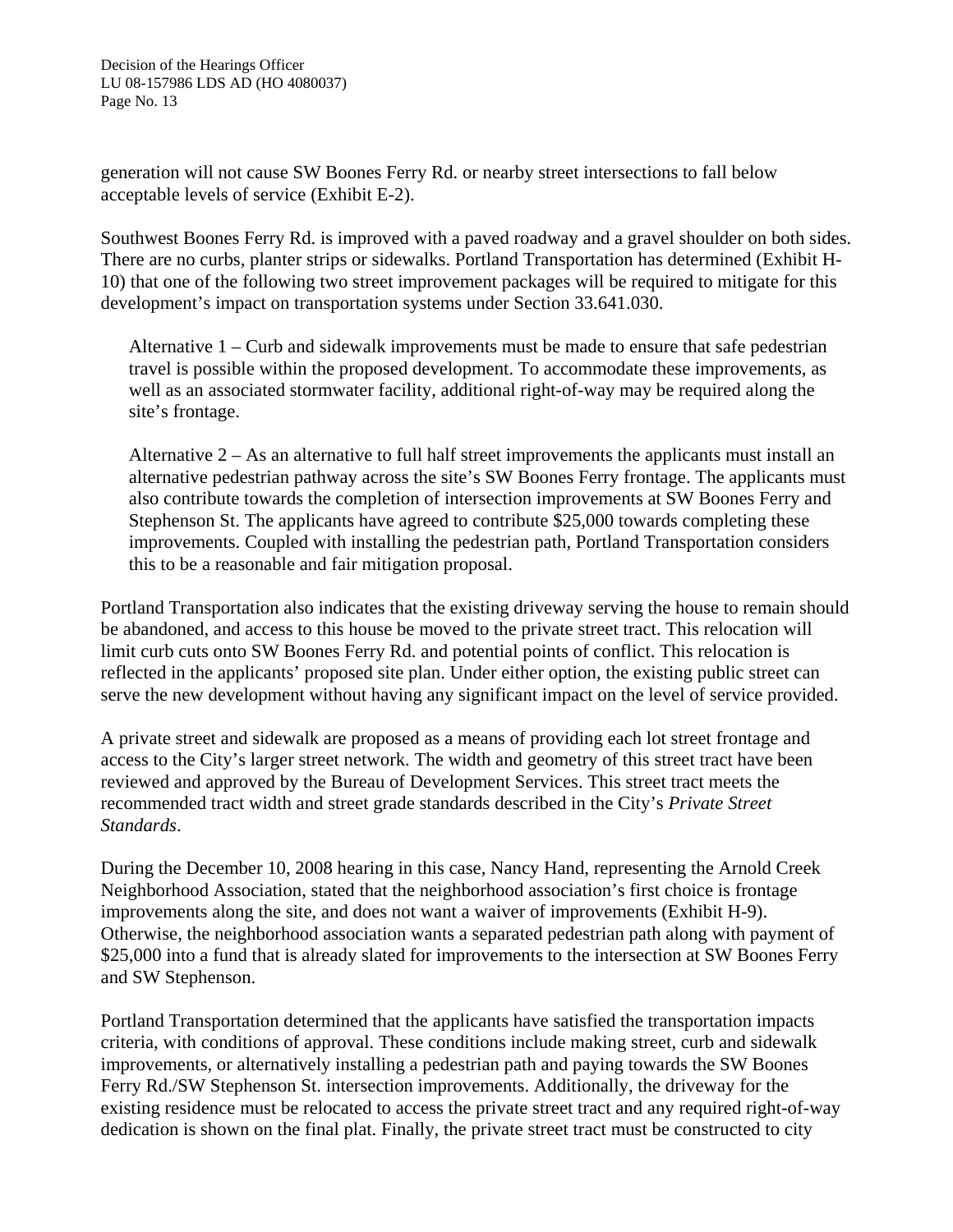standards. The Hearings Officer concurs with Portland Transportation staff and finds that the transportation impacts criteria are met.

# **L. Services and utilities. The regulations and criteria of Chapters 33.651 through 33.654, which address services and utilities, must be met.**

# **33.651.020 Water Service Standard**

**Water service must meet the standard of this section. Adjustments are prohibited. The Water Bureau or District and the Fire Bureau have verified that water facilities with adequate capacity and pressure are available to serve the proposed development.**

**Findings:** An existing 4" inch water main is available in SW Boones Ferry Rd. to serve this development. There are two existing water services that can continue to serve proposed Lots 1 and 5. Additional separate metered water services will be required to serve new development on proposed Lots 2, 3 and 4. The applicants have proposed these service lines within a ten foot wide public utility easement adjacent to Tract A. The proposed lines could also be located within Private Street Tract A itself if the Water Bureau requires it.

Staff determined that the water service standards are satisfied and the new lots can be considered suitable for development. The Hearings Officer concurs with staff and finds that these criteria are met.

# **33.652.020 Sanitary Sewer Disposal Service Standards**

**Sanitary sewer disposal service must meet the standards of this section. Adjustments are prohibited.**

**A. Availability of sanitary sewer.**

**1. The Bureau of Environmental Services has verified that sewer facilities are available to serve the proposed development; or**

**2. BDS has approved the use of a private on-site sanitary sewage disposal system.**

**B. Public sanitary sewage disposal. Where public sewer facilities are available to serve the proposed development, the Bureau of Environmental Services has preliminarily approved the location, design, and capacity of the proposed sanitary sewage disposal system. The approval is based on the Sewer Design Manual; and**

**C. Private sanitary sewage disposal. Where private on-site sanitary sewage disposal is proposed, BDS and Environmental Services have preliminarily approved the location, design, and capacity of the proposed sanitary sewage disposal system.**

**Findings:** There is an existing 8" concrete public sanitary sewer located in SW Boones Ferry Rd. that can serve the proposed development. Lot 1 has an existing sewer service from that main that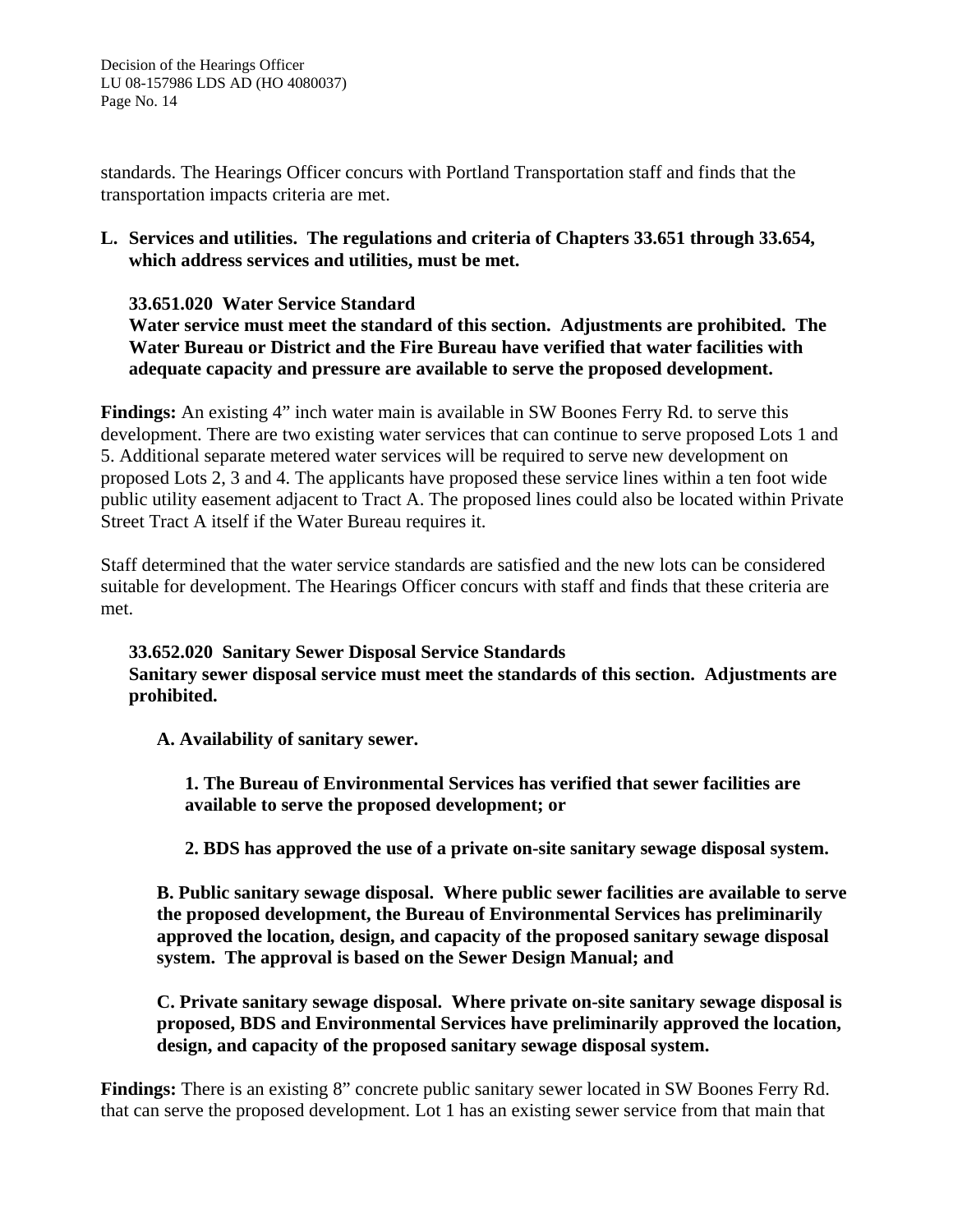can continue to be used. The lateral serving Lot 5 is proposed to be abandoned. Service to Lots 2-5 will be provided by a newly constructed public sanitary sewer main located within the proposed private street tract. The Bureau of Environmental Services (BES) reviewed and accepted using a sewer extension at this location (Exhibit E-1).

The applicants must obtain a public works permit to extend the public sewer into this site before final plat approval. Staff determined that with this condition, the new lots can be considered suitable for development. The Hearings Officer concurs with staff and finds that this criterion is met.

# **33.653.020 Stormwater Management Approval Criteria Stormwater management must meet the following approval criteria:**

- **A. If a stormwater tract is proposed or required, an adequate amount of land and an appropriate location must be designated on the Preliminary Plan; and**
- **B. The application must show that a stormwater management system can be designed that will provide adequate capacity for the expected amount of stormwater.**

**Findings:** Site Development provided supplemental material and a revised staff recommendation addressing information the applicants provided after the original staff report and recommendation was issued (Exhibit H-10). The following analysis incorporates the new information. A stormwater tract (Tract B) is proposed. The method used to determine the size and location of this tract is discussed below. The City of Portland requires that stormwater from development be cleaned and disposed of in a manner that meets the requirements of the City's *Stormwater Management Manual*. The applicants proposed the following stormwater management methods (Exhibit C-4) and agencies responded as follows (Exhibits E-1 and E-5):

- **Private Street:** Stormwater will be directed to a flow-through planter located in Tract B. After treating the run-off for water quality and slowing the release, this water will then be directed to the existing public drainage ditch located within the SW Boones Ferry right-of-way. The applicants submitted stormwater calculations and soil test results that indicate the size of the proposed swale can accommodate the volume of stormwater runoff from the impervious areas of the street. Site Development has indicated conceptual approval of the proposed flow through planter to manage stormwater from the private street tract. BES also reviewed the proposed Tract B sizing and has indicated that it is of sufficient size to handle run-off from the private street tract.
- **Public Street Improvements:** As a condition of this land use approval, Portland Transportation requires the applicants to either improve the site's frontage to City standards, with curbs and sidewalks, or install a pedestrian path and make a financial contribution to an off-site intersection improvement. Stormwater management requirements will depend on which of these options is chosen.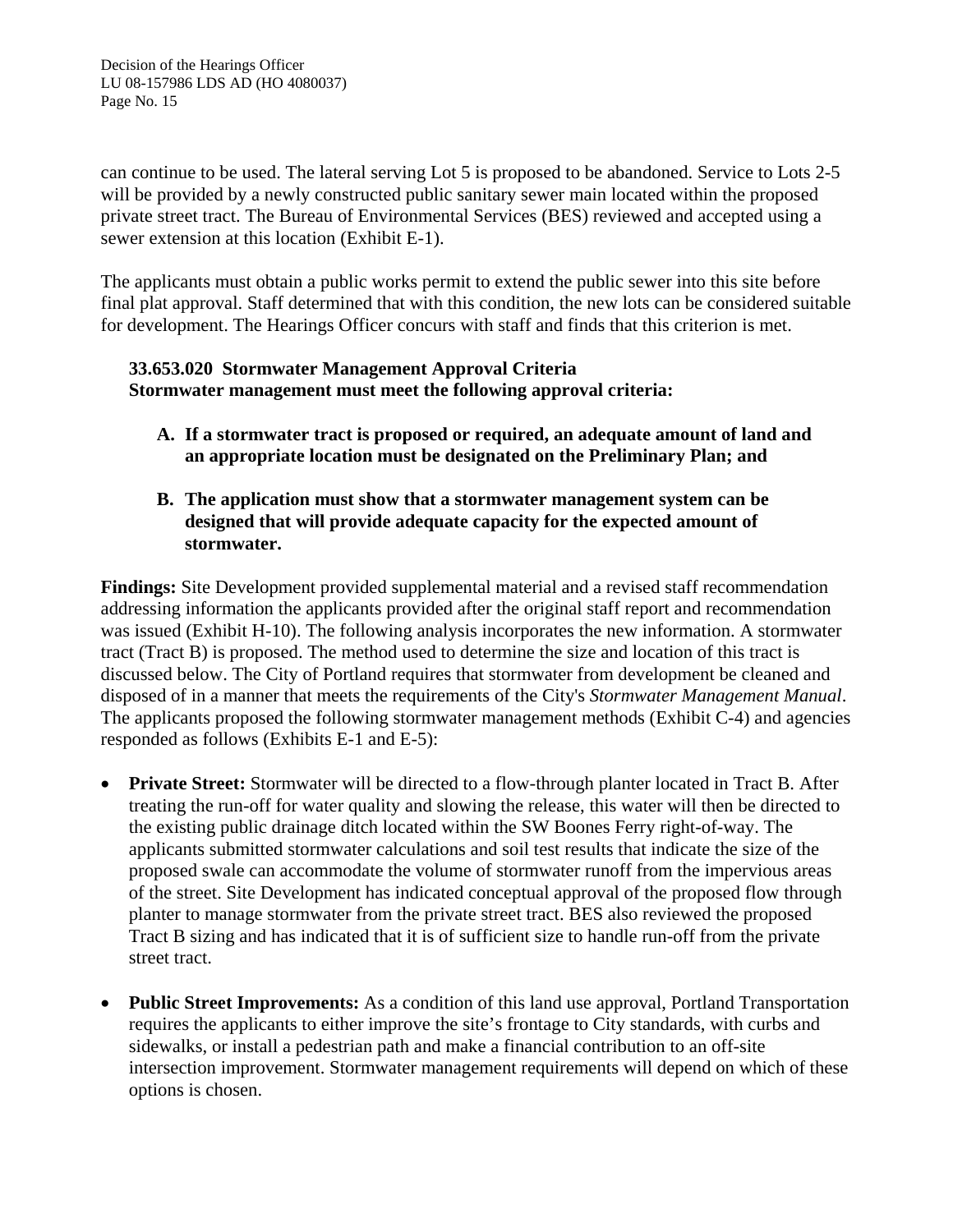If half-street improvements are made (curb, gutter, sidewalk asphalt paving), then stormwater from these new impervious areas will be directed into a 7-foot wide (minimum) infiltration strip located between the curb and the new sidewalk. BES has indicated that surface infiltration is the preferred method of public stormwater disposal at this site. The agency has confirmed that the proposed strip is of a size and proposed design that is adequate to provide infiltration for the quantity of water generated from the new impervious areas.

In order to maintain existing water flow from the south across the site's frontage, the applicants must install a new public storm-only sewer line in SW Boones Ferry Rd. to run from the south property line to the north property line. This will eliminate any need to improve an existing outfall located on the east side of SW Boones Ferry Rd., as was contemplated under previous stormwater designs that directed additional flow to this facility.

BES requires a Public Works Permit to construct public infiltration facilities and for the stormwater sewer line. The applicants must provide engineered designs and financial guarantees of performance before final plat approval as applicable.

Alternatively, if the applicants install an asphalt path (only) and contribute to off-site intersection improvements, then BES will require that the existing ditch be maintained across the site's entire frontage except where the private street and public path cross over. In these locations BES will require installing 12" culverts.

- **Lot 1 (the lot with the existing house to remain):** The existing house has downspouts that drain to splashblocks and may drain to a "footing drain system" that is connected to the on-site sanitary sewer lateral. This configuration is not acceptable to Site Development. The applicants have proposed to retrofit the existing residence by directing stormwater to an on-site flow through planter that will treat the run-off for quality and flow rate before it is discharged into the public system. Site Development has reviewed this preliminary plan and found it acceptable with final planter location and sizing to be determined during building permit. BES also indicated that discharge to the public system will be acceptable.
- Lots 2 and 3: Stormwater from these lots will be directed into flow-through planters that remove pollutants and suspended solids. The water will drain from the planters to the public stormwater facilities in SW Boones Ferry Rd. Each lot has sufficient size for individual planter boxes. This approach is acceptable to Site Development.
- Lot 4: Stormwater from development on Lot 4 will be directed to an on-site flow through planter, then conveyed in a lateral across an easement on Lot 5 and discharged into the public facility in SW Boones Ferry Rd. Site Development has approved this concept.
- Lot 5: Stormwater from development on this lot will be directed to an on-site flow through planter, then into the public facility located in SW Boones Ferry Rd. This is acceptable to Site Development.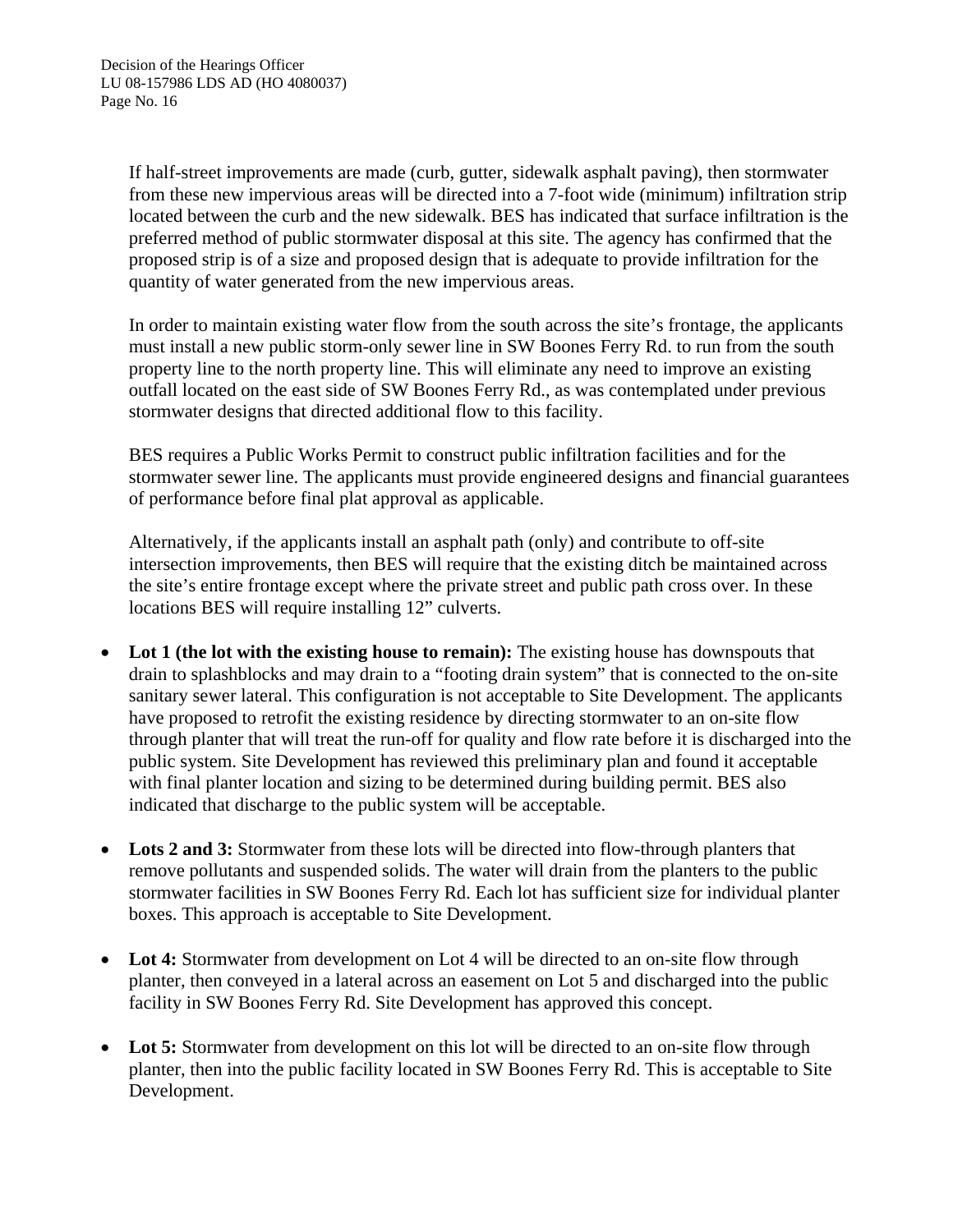• **Existing outfall:** BES has indicated that the ditch and culvert system in SW Boones Ferry Rd. splits along the site's frontage, with a portion of the flow being directed under SW Boones Ferry Rd. to an outfall on the east side of the road. The applicants are proposing to alter the current flow within this facility and direct a greater amount of stormwater towards this eastside outfall. This outfall is being eroded. Additional flow will create additional degradation to this facility. If the current proposal adds flow to this facility, then improvements will be required, as will notification to Oregon State Parks that additional water flow will be in the Tryon Creek State Natural area downstream from this outfall.

BES indicated that the stormwater management proposals described above are acceptable, including discharge to the public system. Additional engineering details regarding connecting the stormwater system to the public stormwater facility within SW Boones Ferry Rd. will be completed once it is determined if such public facility will be a ditch or storm sewer. BES has also described some engineering details that should be reviewed before construction.

Mr. and Ms. Lewis also commented (Exhibit H-6) that the area has several underground streams or springs. The Lewis' lot is downhill from the proposed development and one of the underground streams flows under a portion of their house. Diverting any other water, even unintentionally, into this stream could cause flooding to the Lewis' home. The Lewis' stated that there have also been flash floods during heavy rainstorms when these springs become over saturated and go above ground, through the subject site, and into their yard and adjacent properties. When digging in their garden, less than two feet in depth on a dry day, they have had the hole filled with water. The Lewis' recommend that the issue of underground streams and springs should be further investigated to prevent possible damage to the properties downhill of the subject site.

Ms. Hand, of the Arnold Creek Neighborhood Association, raised a concern about the cumulative impact on stormwater by the many new lots developed in the area. Ms. Hand provided a map (Exhibit H-8) illustrating the lots in the area that have been developed recently. Ms. Hand presented a written statement on behalf of the neighborhood association (Exhibit H-9), which states that the City needs to address the impact to stormwater from development on a case by case basis. Ms. Hand continued that the neighborhood association would like to be assured that the stormwater issues have been addressed.

The applicants' Geotechnical Report and Landslide Hazard Study did not observe any seeps or springs on the site (Exhibit A-4). The Hearings Officer finds that the record contains no evidence of seeps or springs on the site. BES indicated that the applicants' stormwater management plan is acceptable.

The Hearings Officer finds that subject to conditions described above, these criteria are met.

# **33.654.110 Connectivity and Location of Rights-of-Way**

**B. Approval criteria.**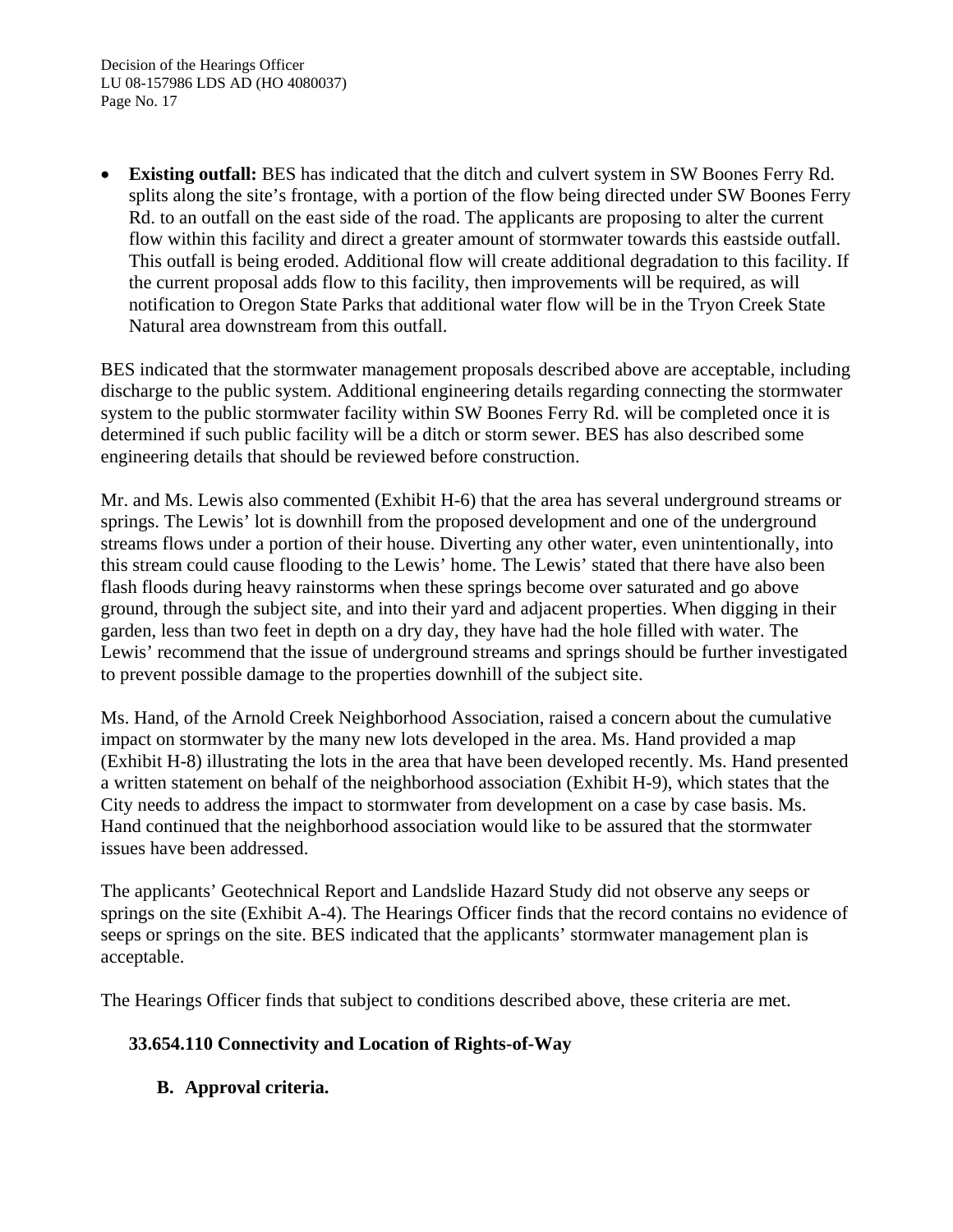- **1. Through streets and pedestrian connections in OS, R, C, and E Zones. In OS, R, C, and E zones, through streets and pedestrian connections are required where appropriate and practicable, taking the following into consideration:**
	- **a. Through streets should generally be provided no more than 530 feet apart, and pedestrian connections should generally be provided no more than 330 feet apart. Through street and pedestrian connections should generally be at least 200 feet apart;**
	- **b. Where the street pattern in the area immediately surrounding the site meets the spacing of subparagraph a., above, the existing street pattern should be extended onto the site;**
	- **c. Characteristics of the site, adjacent sites, and vicinity, such as:**
		- **(1) Terrain;**
		- **(2) Whether adjacent sites may be further divided;**
		- **(3) The location of existing streets and pedestrian connections;**
		- **(4) Whether narrow frontages will constrain creation of a through street or pedestrian connection;**
		- **(5) Whether environmental overlay zones interrupt the expected path of a through street or pedestrian connection; and**
		- **(6) Whether existing dwelling units on- or off-site obstruct the expected path of a through street or pedestrian connection. Alternative locations or designs of rights-of-way should be considered that avoid existing dwelling units. However, provision of through streets or pedestrian connections should take precedence over protection of existing dwelling units where the surrounding transportation system will be significantly affected if a new through street or pedestrian connection is not created;**
	- **d. Master street plans for the area identified in Goal 11B of the Comprehensive Plan;**
	- **e. Pedestrian connections should take the most direct route practicable. Users should be able to see the ending of the connection from the entrance point, if possible.**

**Findings:** The site is located approximately 900 feet south of SW Arnold St. and 350 feet north of SW Coronado St., the nearest east/west through streets. Southwest Palatine Rd. is located approximately 100 feet north of the site. However, SW Palatine Rd. terminates approximately 1,200 feet west of SW Boones Ferry Rd. and does not connect with any other streets in the vicinity. The spacing requirements for public through streets are not met in this location based on the optimum spacing requirement of 200-530 feet. However, Portland Transportation and the Bureau of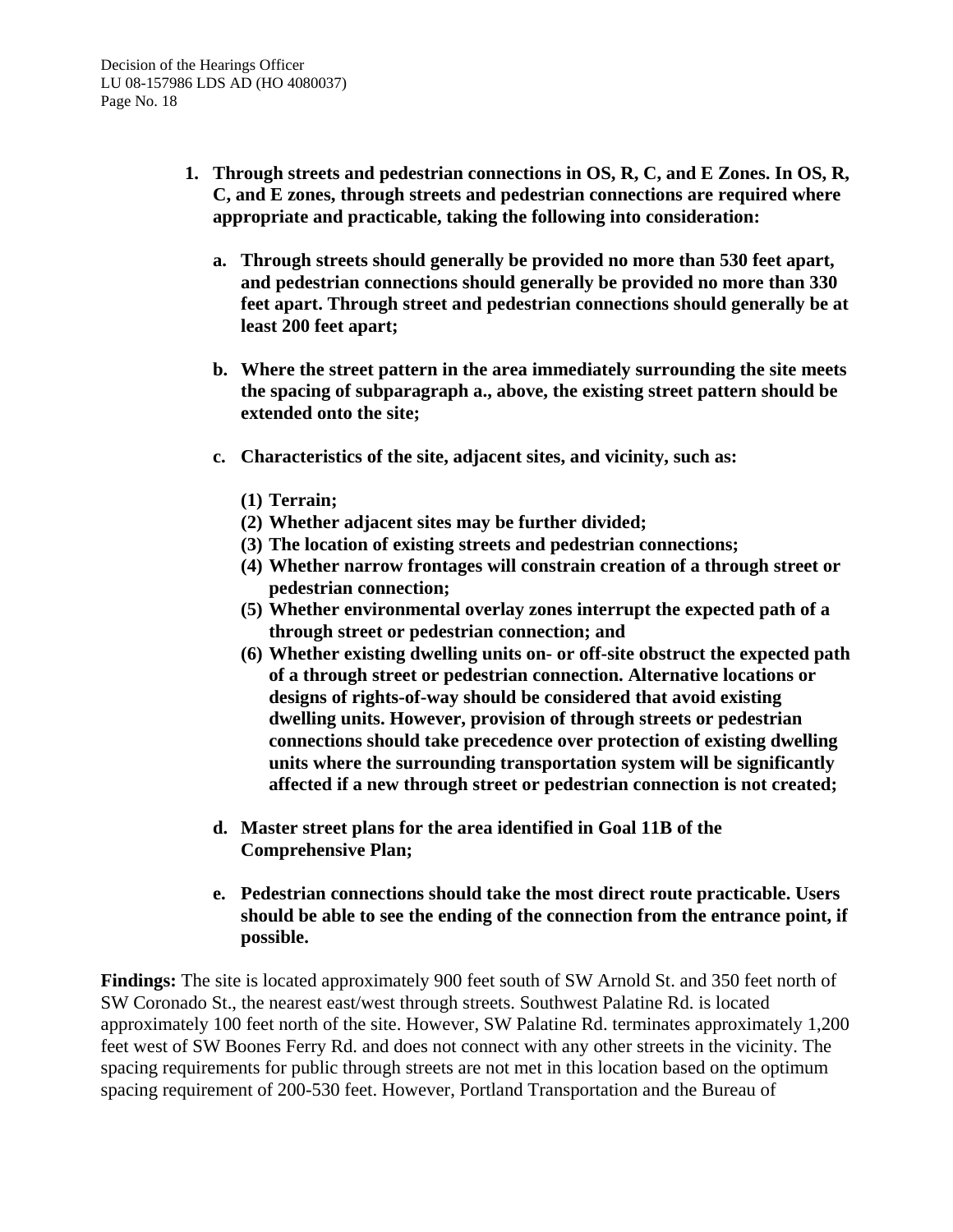Development Services cannot foresee any opportunities for connectivity on or through the site because:

- The site is constrained by terrain (steep slopes in a potential landslide hazard area) that precludes a public through street or pedestrian connection from being established through, or in the vicinity of, the site.
- Retaining the existing dwelling would obstruct the expected path of a through street on the site.
- Additional density resulting from the land division would not affect the level of service provided by existing streets in the vicinity.
- Properties adjacent to the portion of the site where the street would terminate are already developed, and not configured in a manner that would easily allow further extending a street from the site.

In addition, no street connections have been identified in the site's vicinity for the SW District of the Portland Master Street Plan document. Therefore, the proposal is consistent with the master street plan.

The only new through pedestrian connections included in the proposal are new sidewalks along the site's frontage (SW Boones Ferry Rd.) and the south side of the private street tract. It is expected that with both connections, users will be able to see the ending of the pedestrian route from the entrance.

Staff determined that with this condition, the new lots can be considered suitable for development. The Hearings Officer concurs with staff and finds that this criterion is met.

> **2. Dead-end streets in OS, R, C, and E zones. In OS, R, C, and E zones, deadend streets may be provided where through streets are not required. Dead-end streets should generally not exceed 200 feet in length, and should generally not serve more than 18 dwelling units. Public dead-end streets should generally be at least 200 feet apart.**

**Findings:** The proposal includes a private dead-end street and pedestrian connection, which will be located in the new street tract. As discussed under the findings for through streets above, a new public east-west through street is not required for this proposal. The total length of the private street is approximately 300 feet, longer than the recommended 200 feet. However, a turn-around is located approximately 200 feet from SW Boones Ferry Rd. and the total length of the street is necessary to serve Lot 3. Site Development reviewed and approved this preliminary street layout including length. The Hearings Officer concurs with staff and finds that this criterion is met.

# **33.654.120 Design of Rights-of-Way**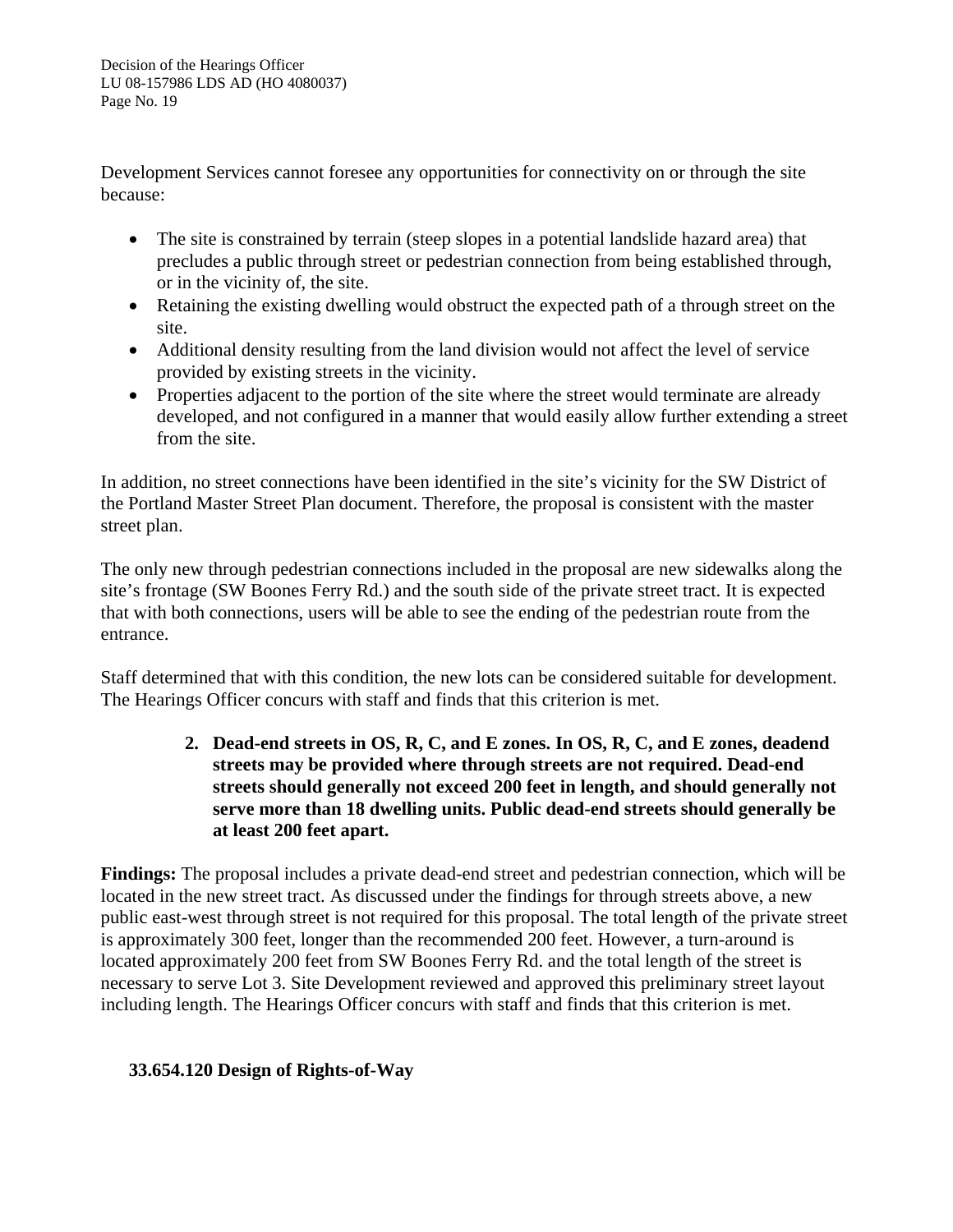- **C. Local street approval criteria and standards. The following approval criteria and standards apply to all local service streets except for common greens and shared courts:**
	- **1. Approval criterion for width of the right-of-way. The width of the local street right-of-way must be sufficient to accommodate expected users, taking into consideration the characteristics of the site and vicinity, such as the existing street and pedestrian system improvements, existing structures, and natural features.**

**Findings:** The private street will serve five lots. The applicants have proposed that a variable width tract approximately 34 feet wide at the entrance and 28 feet wide at the end. A hammerhead turnaround is also proposed. The applicants believe this is sufficient to accommodate the expected users. The *Administrative Rules for Private Rights of Way* recommend a width of 34 feet for deadend streets less than 300 feet long, serving four or more lots. This width will provide room to construct a 20-26 foot wide paved roadway that allows two travel lanes, a parking bay with two vehicle spaces, two six-inch curbs, a five-foot wide sidewalk on one side of the street, and a onefoot setback between the street improvements and private property. In this proposal, the applicants will be disposing of stormwater from the private street within a flow through planter located within a separate tract (B) in the northeast corner of the site that will discharge into the public system. The elements described above can be accommodated in the 28-34 foot wide tract.

A sidewalk is required as part of the private street. To assure access to the sidewalk for visitors, delivery persons and the general public, a public walkway easement must be shown over the sidewalk portion of the street on the final plat.

Site Development noted that there are two retaining walls that contribute to a street grade that supports the private street. These retaining walls should either be located entirely within, or outside of, the proposed street tract. This will clarify responsibility for their future maintenance.

The proposed tract width is sufficient to accommodate the elements of a street that is presumed to be adequate for five lots by the *Administrative Rules* governing private streets. Staff determined that the applicants have satisfied this criterion, subject to a condition that the final location of the retaining walls be reviewed and approved by Site Development, i.e. either entirely within or outside of the street tract. The Hearings Officer concurs with staff and finds that this criterion is met.

# **3. Standards for turnarounds.**

- **c. The following approval criteria and standard applies to permanent and temporary turnarounds:**
	- **(1) Approval criteria. The turnaround must:**
		- **Be of a size to accommodate expected users, taking into consideration the characteristics of the site such as existing structures, natural**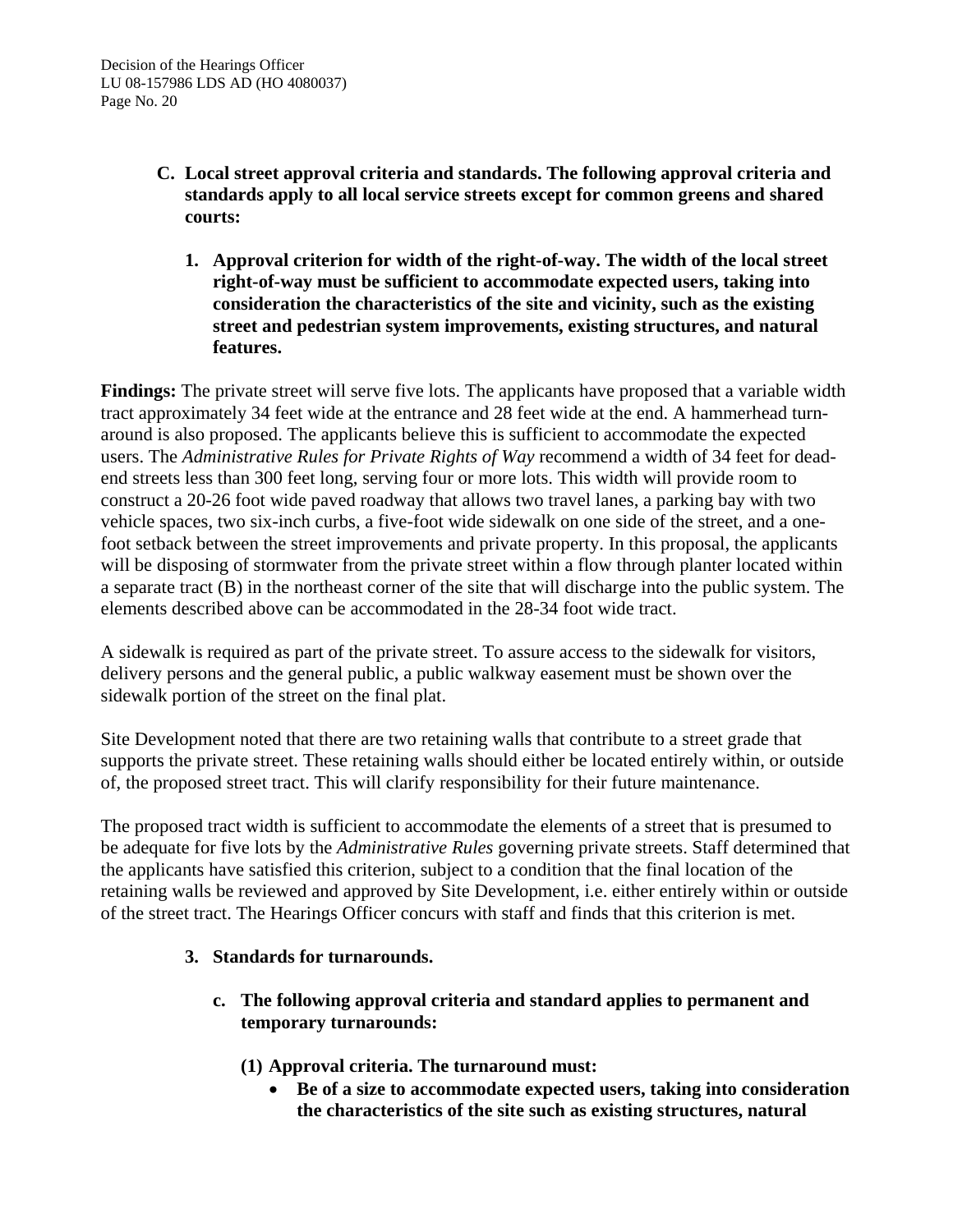**features, the length of the street, and the number of housing units served by the street;**

- **Minimize paved area;**
- **Provide adequate area for safe vehicular movement; and**
- **Provide adequate area for safe and convenient movement by bicyclists and pedestrians traveling on the street or traveling from the street to a pedestrian connection.**

**Findings:** A hammer-head turn-around is proposed approximately 200 feet into the private street tract. Site Development and the Fire Bureau have indicated that the size and configuration of the turn-around are adequate to provide safe vehicular and bicycle movement for the five new lots that will use the private street. A sidewalk is required along the south side of the street that extends across the entrance of the turn-around. Staff determined that this will provide safe and convenient pedestrian access along the private street and from the land division's interior to the new abutting sidewalk along the SW Boones Ferry Rd. frontage. The proposed street tract has been sized to provide adequate room for the turn-around.

The Hearings Officer finds that these criteria are met.

# **33.654.130 Additional Approval Criteria for Rights-of-Way**

**A. Utilities. Utilities must be located within rights-of-way or utility easements that are adjacent to rights-of-way to the maximum extent practicable. Utility easements up to 15 feet in width may be required adjacent to rights-of-way.**

**Findings:** A public utility easement adjacent to the street tract has been proposed. Any easements that may be needed for private utilities that cannot be accommodated within the proposed 28-34 foot width of the private street tract can be provided on the final plat. The Hearings Officer finds that this criterion is met.

- **C. Future extension of proposed dead-end streets and pedestrian connections. Where the land division site is adjacent to sites that may be divided under current zoning, dead-end streets and pedestrian connections must be extended to the boundary of the site as needed to provide future access to the adjacent sites. The following factors are considered when determining if there is a need to make provisions for future access to adjacent sites. A need may exist if:**
	- **1. The site is within a block that does not comply with the spacing standards or adopted street plan of the Transportation Element of the Comprehensive Plan; or**
	- **2. The full development potential of adjacent sites within the block will not be realized unless a more complete street system is provided to improve access to those sites.**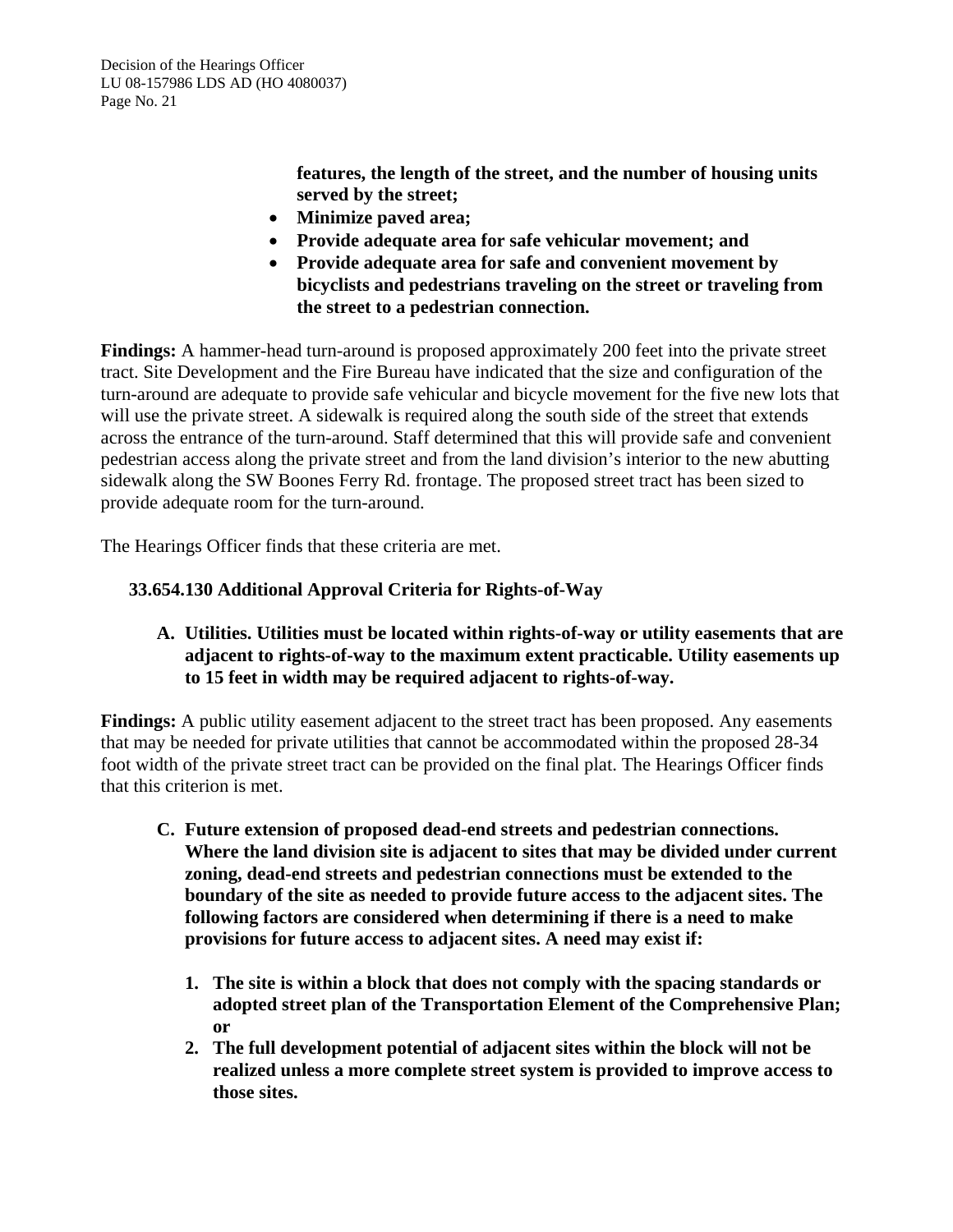**Findings:** As discussed under the findings for 33.654.110.C, adjacent sites to the west of the site are already developed. There is no practicable opportunity to provide a through connection from the site, and so there is no need to extend the proposed street to the site's western boundary.

The Hearings Officer finds that this approval criterion is met.

#### **APPROVAL CRITERIA FOR ADJUSTMENTS**

#### **33.805.010 Purpose**

**The regulations of the zoning code are designed to implement the goals and policies of the Comprehensive Plan. These regulations apply city-wide, but because of the city's diversity, some sites are difficult to develop in compliance with the regulations. The adjustment review process provides a mechanism by which the regulations in the zoning code may be modified if the proposed development continues to meet the intended purpose of those regulations. Adjustments may also be used when strict application of the zoning code's regulations would preclude all use of a site. Adjustment reviews provide flexibility for unusual situations and allow for alternative ways to meet the purposes of the code, while allowing the zoning code to continue to provide certainty and rapid processing for land use applications.**

#### **33.805.040 Approval Criteria**

**The approval criteria for signs are stated in Title 32. All other adjustment requests will be approved if the review body finds that the applicant has shown that either approval criteria A. through F. or approval criteria G. through I., below, have been met. Adjustments to the ground floor window requirements of this Title must also meet the additional requirements stated in the ground floor window sections in the base zones.**

# **A. Granting the adjustment will equally or better meet the purpose of the regulation to be modified; and**

**Findings:** The applicants propose installing a private street to serve the new development. This private street creates a new side property line for Lot 1 where the existing house and garage are proposed to remain. The existing residence will be set back approximately five feet from this new property line. Section 33.110.220 (Table 110-3) requires a ten foot side building setback in the R10 zone. Accordingly, the applicants request an adjustment from this section to allow the existing residence on proposed Lot 1 to remain approximately five feet from the new side lot line created by Tract A. The setback regulations serve the following purposes:

# **33.110.220 Setbacks**

**A. Purpose. The setback regulations for buildings and garage entrances serve several purposes:**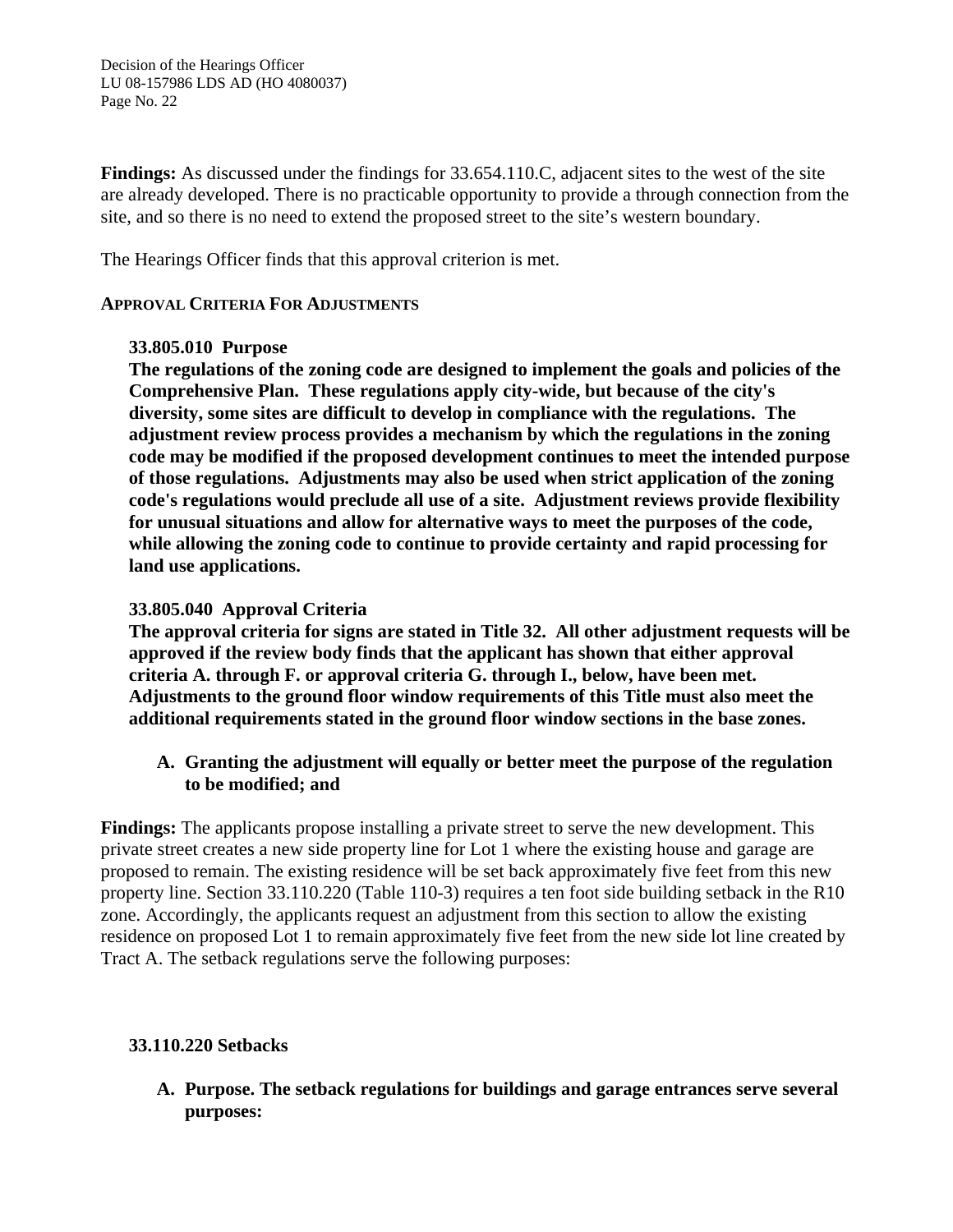- **They maintain light, air, separation for fire protection, and access for fire fighting;**
- **They reflect the general building scale and placement of houses in the city's neighborhoods;**
- **They promote a reasonable physical relationship between residences;**
- **They promote options for privacy for neighboring properties;**
- **They require larger front setbacks than side and rear setbacks to promote open, visually pleasing front yards;**
- **They provide adequate flexibility to site a building so that it may be compatible with the neighborhood, fit the topography of the site, allow for required outdoor areas, and allow for architectural diversity; and**
- **They provide room for a car to park in front of a garage door without overhanging the street or sidewalk, and they enhance driver visibility when backing onto the street.**

Because the requested adjustment is from a street sideyard requirement, it will not impede light or air from adjoining properties, nor will it impede the Fire Bureau's ability to access any of the other lots in the subdivision. Because this is a large lot single family subdivision and this is a street sideyard setback, there will be minimal impact on other properties across the street tract regarding either "reasonable physical relationships" or privacy. Structures on Lots 4 and 5 across the street tract from the proposed adjustment will be required to meet the 20 foot front setback requirements of the R10 zone. Including this setback and the street tract width, no new structures will be built closer than approximately 52 feet from the remaining residence on Lot 1.

Finally, Lot 1 will continue to have a larger front yard than side yard and will continue to provide parking outside of any required setback area. The Hearings Officer finds that this approval criterion is met.

# **B. If in a residential zone, the proposal will not significantly detract from the livability or appearance of the residential area, or if in an OS, C, E, or I zone, the proposal will be consistent with the classifications of the adjacent streets and the desired character of the area; and**

**Findings:** Staff considers the neighborhood impacted by the proposed development to include both sides of SW Boones Ferry Rd. as well as SW Arnold St., SW Palantine Rd. and SW Coronado St. as shown on the attached zoning map (Exhibit B). The surrounding neighborhood is characterized by large lots with detached single dwelling development. Most homes contain larger front setbacks on heavily forested lots. Lot 1 will have over 170 feet of frontage on the proposed street tract. The encroachment into the required side setback occurs across approximately twenty-five lineal feet of this frontage, a portion of which will be located six feet above the street grade, separated by a retaining wall. Staff determined that this will not detract from the livability or appearance of the neighborhood, given the desire to preserve the existing residence and provide a location for a private street that meets engineering requirements and maximizes the development options for the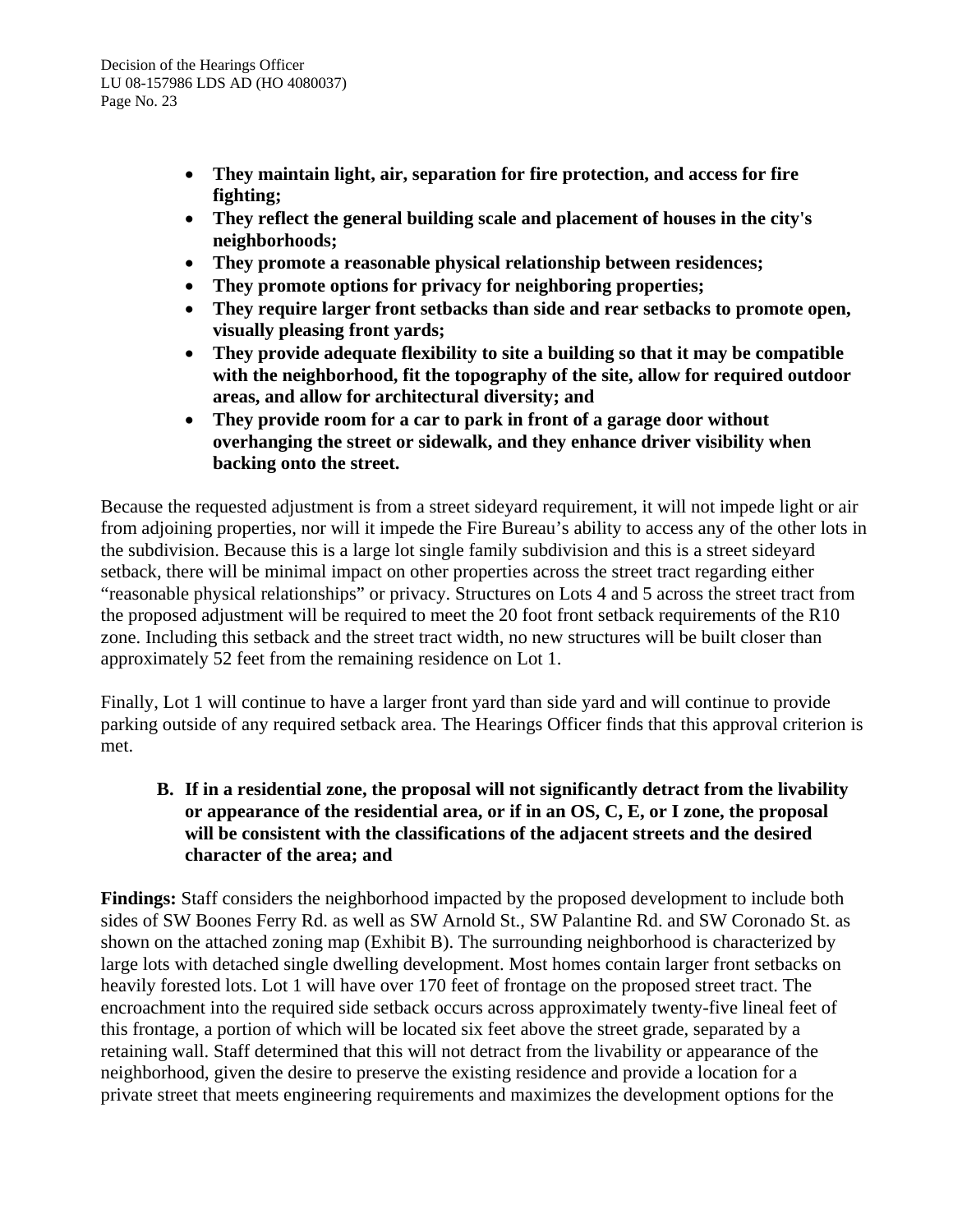new lots across the street. The Hearings Officer concurs with staff and finds that this approval criterion is met.

# **E. Any impacts resulting from the adjustment are mitigated to the extent practical; and**

**Findings:** Staff has not identified any issues requiring mitigation in this adjustment request. The Hearings Officer finds that this approval criterion is met.

# **ADDITIONAL CONDITIONS**

# **33.800.070 Conditions of Approval**

**The City may attach conditions to the approval of all discretionary reviews. However, conditions may be applied only to ensure that the proposal will conform to the applicable approval criteria for the review or to ensure the enforcement of other City regulations.**

**Findings:** The following development and technical standards apply to this proposal. Conditions of approval based on these standards are included in this decision.

# **33.700.015 Review of Land Divisions**

# **A. Adjustment review required for existing development**

**1. Conforming development. If a proposed land division will cause conforming development to move out of conformance with any regulation of the Zoning Code, and if the regulation may be adjusted, the land division request must include a request for an adjustment. If an adjustment to the regulation is prohibited, the land division is prohibited.**

**Findings:** One of the site's two existing residences will remain and be located on Lot 1. Subdividing the site must not cause the structure to move out of conformance to any development standard applicable in the R10 zone.

Chapter 33.110 Table 110-3 contains the setback standards for development in the R10 zone. The house to remain must meet the required setback standards from the proposed new lot lines. Alternatively, the house must be set back from the new lot lines to conform to an approved Adjustment or other Land Use Review decision that specifically approves alternative setbacks. The house is proposed to be approximately five feet from the new property line on the private street tract. This is less that the required ten foot side yard building setback required in the R10 Zone. A separate adjustment request is being processed to allow this reduction.

# **33.110.232 Street-Facing Facades in R10 through R2.5 Zones**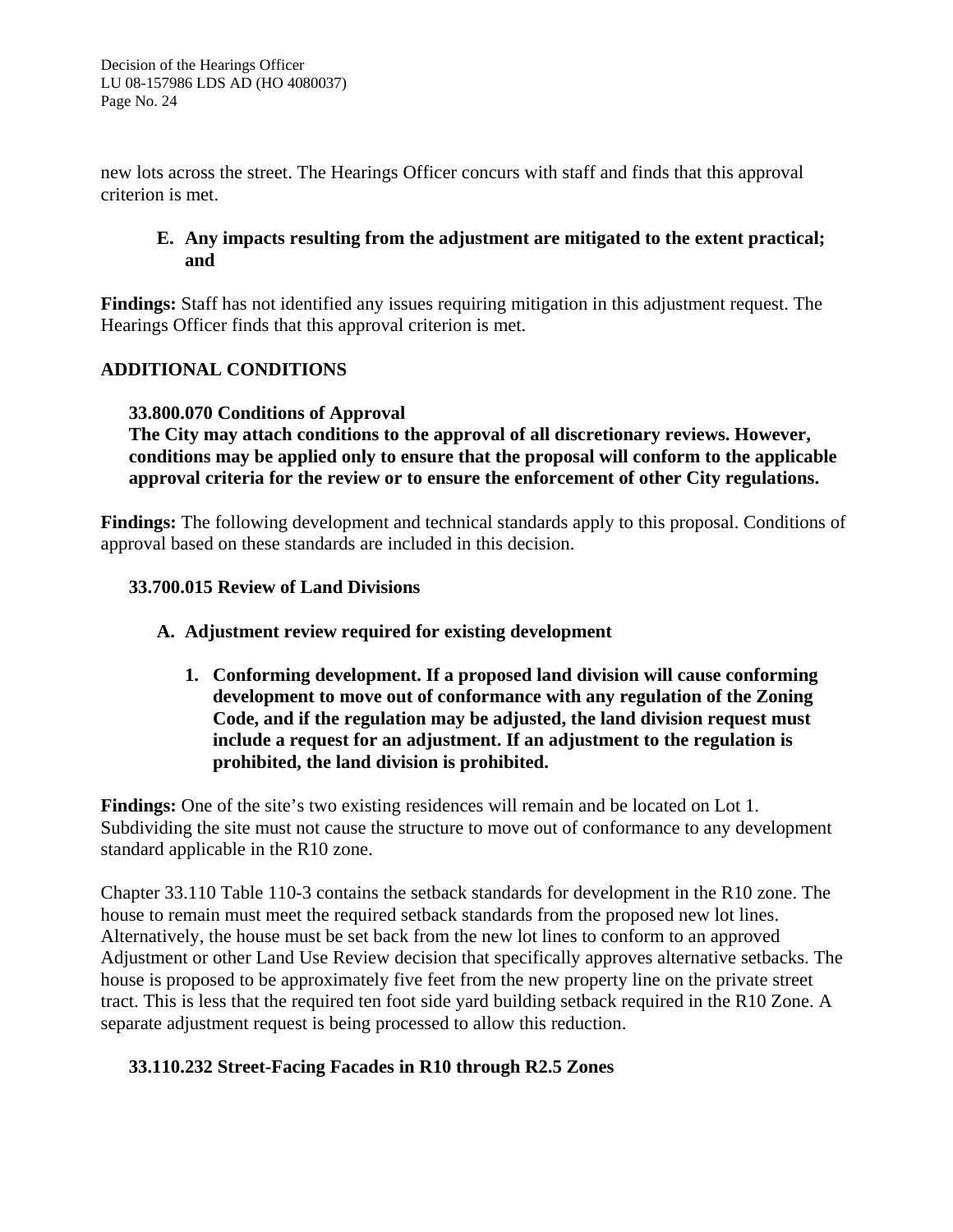**C. The standard. At least 15 percent of the area of each façade that faces a street lot line must be windows or main entrance doors. Windows used to meet this standard must allow views from the building to the street. Glass block does not meet this standard. Windows in garage doors do not count toward meeting this standard, but windows in garage walls do count toward meeting this standard. To count toward meeting this standard, a door must be at the main entrance and facing a street lot line.**

In the R10 zone, street-facing facades of residential structures must have windows that comprise at least 15 percent of the façade area. The existing house that will remain on Lot 1 currently meets this standard on the front of the house, as it is oriented toward SW Boones Ferry Rd. After the land division, a second street frontage for this house will be provided by the new private street. Before final plat approval, the applicants must finalize a building permit to modify the house to demonstrate continued compliance after the land division is recorded. Alternately, an Adjustment to this standard must be approved. Staff notes that the applicants have submitted an application for such an adjustment, which will be considered under a separate Type I adjustment process.

# **Portland Transportation Standards**

The applicants are required to make improvements to the proposed private street. Several conditions are required, including providing plans and financial assurances, initiating a building permit, and providing a maintenance agreement. In addition to the approval criteria of Title 33, these requirements are also based on the technical standards of Titles 17 and 24.

# **Fire Bureau Standards**

The applicants must meet Fire Bureau requirements for:

- − posting "No Parking" signs in the private street
- − installing a new hydrant
- − documenting final street grade and access to individual lots

In those instances where the applicable standards cannot be met, the applicants may meet Fire Bureau requirements by recording an Acknowledgement of Special Land Use Conditions. This would require providing internal fire suppression sprinklers with the new residential construction. Any such agreement shall be noted on the final plat. These requirements are based on the technical standards of Title 31 and Fire Bureau Policy B-1.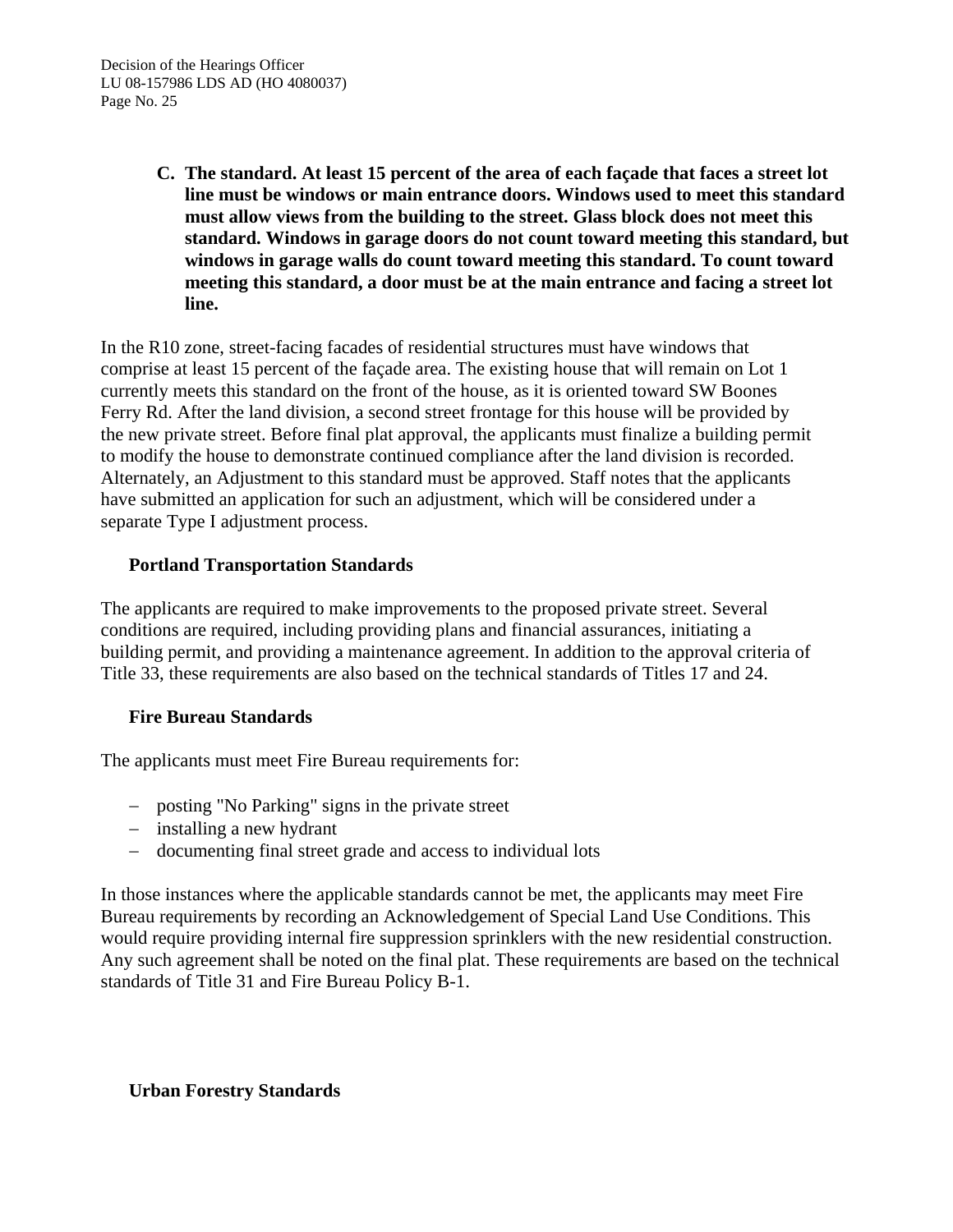The applicants must meet Urban Forestry requirements to plant street trees in the SW Boones Ferry Rd. right-of-way as part of any street improvement permit. This requirement is based on the standards of Title 20.

# **III. CONCLUSIONS**

The applicants propose a five lot subdivision together with a private street tract and a stormwater management tract, as shown on the attached preliminary plan (Exhibit C-2). A concurrent adjustment request has been submitted for a setback reduction on Lot 1. In addition, a modification from setback standards on Lot 2 has been requested to better meet tree preservation efforts on this lot. The Hearings Officer finds that all of the relevant standards and approval criteria have been met or can be met subject to conditions of approval.

# **IV. DECISION**

**Approval** of a proposed five lot land division, with four standard lots and one narrow lot (Lot 3), with a private street tract and a private stormwater management tract.

**Approval** of a tree preservation modification to allow reducing the required front building setback of Lot 2 from 20 feet to 15 feet.

**Approval** of an adjustment to reduce the side yard building setback from the required ten feet to five feet for the existing residence proposed to remain on Lot 1.

Subject to the following conditions of approval:

**A. Supplemental Plan.** Three copies of an additional supplemental plan shall be submitted with the final plat survey. That plan must portray how the conditions of approval listed below are met. In addition, the supplemental plan must show the surveyed location of the following:

- Any buildings or accessory structures on the site during the final plat application.
- Any driveways and off-street vehicle parking areas on the site during the final plat application.
- The proposed general location of future building footprints and stormwater facilities for each of the vacant lots.
- Any other information specifically noted in the conditions listed below.

# **B. The final plat must show the following:**

- 1. The applicants shall meet City Engineer street dedication requirements for SW Boones Ferry Rd. if half street improvements are required. The required right-of-way dedication must be shown on the final plat.
- 2. A private storm sewer easement, for the benefit of Lot 4, shall be shown and labeled over the relevant portions of Lot 5.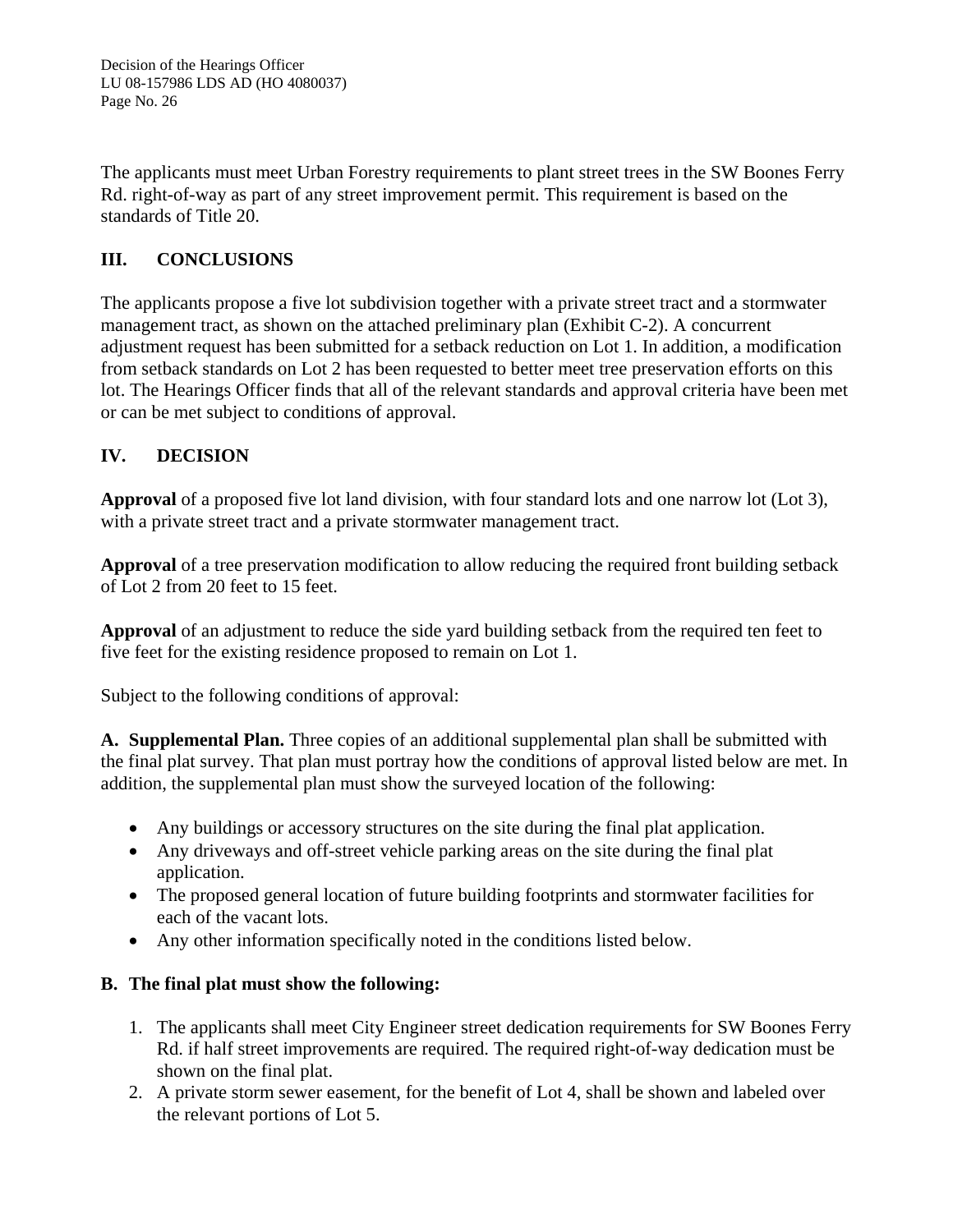- 3. A sanitary sewer easement, granted to the City of Portland, shall be shown over the relevant portions of the private street tract to BES's satisfaction.
- 4. The stormwater management tract shall be noted on the plat as "Tract B: (Stormwater Management).
- 5. The private street tract shall be named, with City Engineer approval, and noted on the plat as "Tract A: Private Street [name of street]".
- 6. A public walkway easement must be shown over the sidewalk portion(s) of the street tract.
- 7. A recording block for each of the legal documents such as maintenance agreement(s), acknowledgement of special land use conditions, or Declarations of Covenants, Conditions, and Restrictions (CC&Rs) as required by Conditions C-11 through C-14 below. The recording block(s) shall, at a minimum, include language substantially similar to the following example: "A Declaration of Maintenance Agreement for (name of feature) has been recorded as document no. \_\_\_\_\_\_\_\_\_\_, Multnomah County Deed Records."

# **C. The following must occur before final plat approval:**

#### **Streets**

1. The applicants shall meet City Engineer requirements for right-of-way improvements along the frontage of SW Boone's Ferry Rd. The applicants shall provide plans and financial assurances to the satisfaction of the Bureau of Transportation Engineering and Development Review and BES for required street frontage improvements. These plans shall include installing a public storm sewer in SW Boones Ferry Rd. if half street improvements are proposed. Payment towards completing the SW Boones Ferry Rd. and SW Stephenson St. intersection shall be required if the alternative pedestrian path with off-site improvement option is chosen. Any payment towards the intersection improvement shall be credited towards any future local improvement district formed for street improvements that would otherwise be assessed against the individual lots within the proposed subdivision.

Street trees shall to be planted within the new vegetated areas as part of either half street improvements or pathway improvements to the City Forester's satisfaction. Street trees shall be chosen from the City's approved street tree list. Tree size requirements for residential sites are to be 2-inch caliper. Urban Forestry must inspect and approve the newly planted trees before final plat approval.

2. The applicants shall submit an application for a Site Development Permit to construct the private street and related site development improvements. Street design plans must be prepared by, or under the direction of, an Oregon licensed civil engineer. The retaining walls shown on the preliminary grading plan necessary for achieving street grade shall be located either entirely inside or outside the street tract but shall not cross tract boundaries.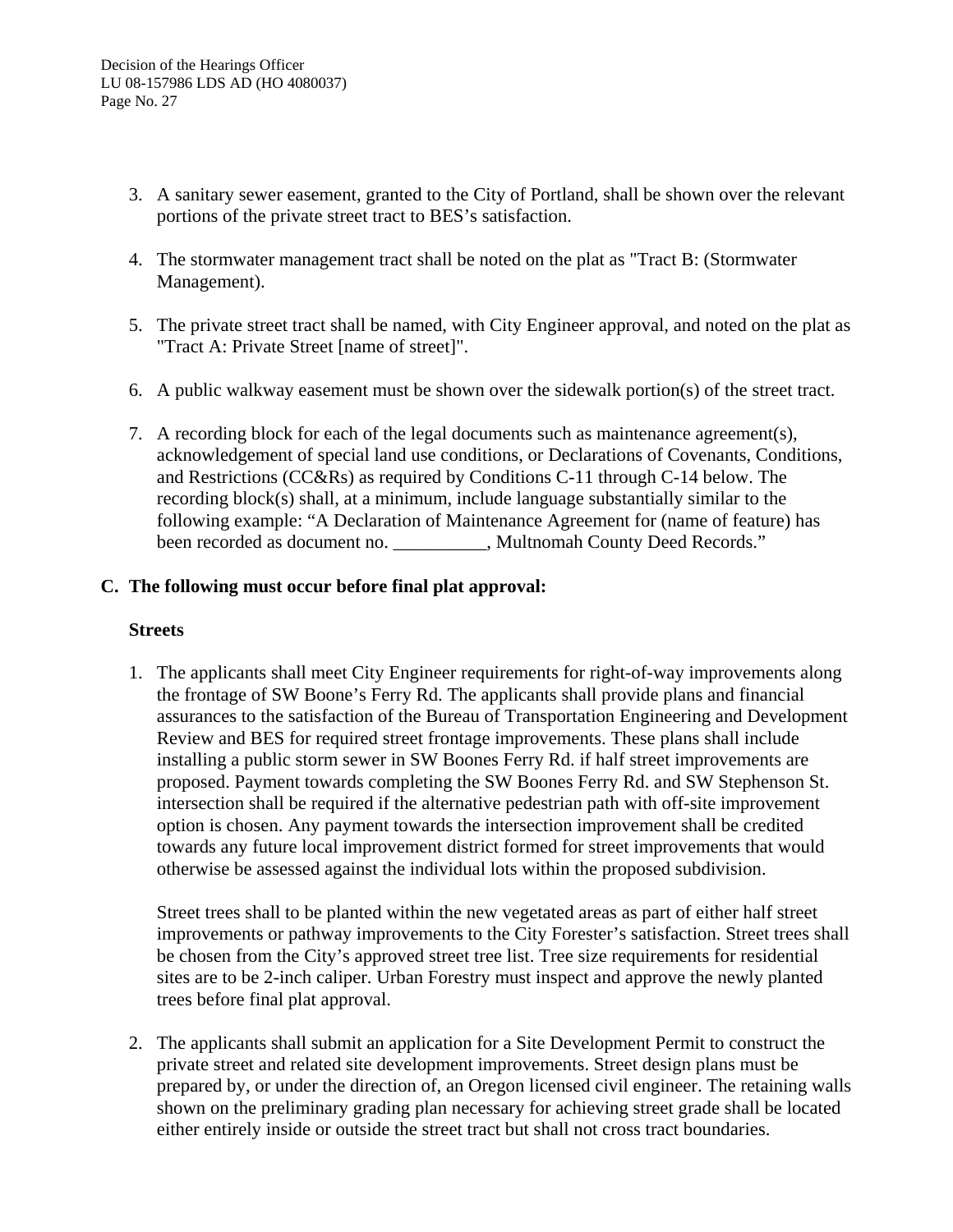- 3. The applicants shall furnish a financial guarantee of performance, as approved by the Bureau of Development Services, for 125 percent of the estimated construction cost for the private street and all required site development improvements. The applicants shall provide an engineer's estimate of the costs of performance, including the costs for temporary erosion control measures required during construction. The financial guarantee of performance shall be accompanied by a performance agreement with the Bureau of Development Services to complete the required improvements.
- 4. The applicants shall provide a clearing and grading plan with the Site Development permit required for the private street described above. The clearing and grading plan must substantially conform to the Preliminary Clearing and Grading Plan, Tree Preservation Plan and arborist report approved with this decision.

# **Utilities**

- 5. The applicants shall meet BES requirements to extend a public sewer main in the private street tract. The public sewer extension requires a Public Works Permit, which must be initiated before final plat approval. In addition, the applicants must provide engineered designs and performance guarantees for the sewer extension to BES before final plat approval.
- 6. The applicants shall meet Fire Bureau requirements to install a new fire hydrant. The applicants shall contact the Water Bureau to purchase the hydrant, and shall provide the Fire Bureau with verification of the purchase before final plat approval.
- 7. The applicants must meet Fire Bureau requirements to provide adequate fire access to Lot 3. Alternately, the applicants will be required to install residential sprinklers in the new house on this lot. Any Acknowledgement of Special Land Use Conditions describing the sprinkler requirement must be referenced on and recorded with the final plat.

# **Existing Development**

- 8. Finalized permits must be obtained to demolish the site's existing residence at 11231 SW Boones Ferry Rd., capping the existing sanitary service line and decommissioning the obsolete septic system.
- 9. The applicants must obtain a finalized building permit to modify the existing house that will remain on proposed Lot 1. The permit must demonstrate compliance with the standards in Section 33.110.232.C, Standards for Street facing Facades in the R10-R2.5 Zones, in relation to the proposed new lot lines. Alternately, the applicants must obtain an approved Adjustment to these standards before final plat approval.
- 10. The applicants must meet Site Development requirements for the stormwater system on the existing house to remain on Lot 1. Specifically, the gutters and downspouts must function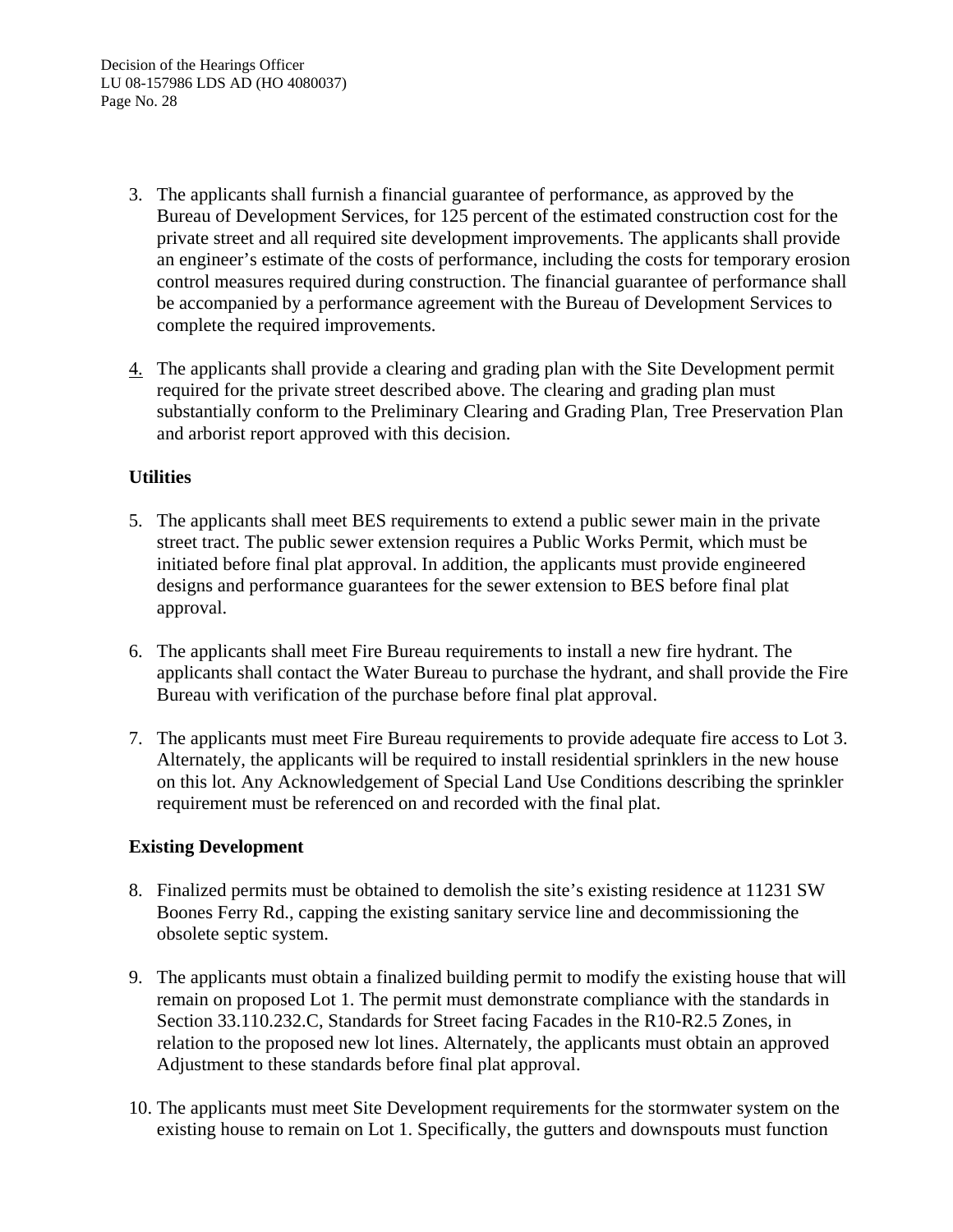properly, and they must direct water to an approved disposal point including a flow through planter as required that meets setback requirements from the new lot lines. The applicants must obtain finalized plumbing permits for this work before final plat approval.

# **Required Legal Documents**

- 11. A Maintenance Agreement shall be executed for the Private Stormsewer Easement area. The agreement shall include provisions assigning maintenance responsibilities for the easement area and any shared facilities within that area, consistent with the purpose of the easement, and all applicable City Code standards. The agreement must be approved by the City Attorney and the Bureau of Development Services before final plat approval.
- 12. A Maintenance Agreement shall be executed for the Private Stormwater Management Tract B. The agreement shall include provisions assigning maintenance responsibilities for the tract area and any shared facilities within that area, consistent with the purpose of the tract, and all applicable City Code standards. The agreement must be approved by the City Attorney and the Bureau of Development Services before final plat approval.
- 13. A Maintenance Agreement shall be executed for the Private Street Tract A. The agreement shall include provisions assigning maintenance responsibilities for the tract and any shared facilities within that area. The agreement must also acknowledge all easements granted within the street tract, the beneficiaries of those easements, "no parking" sign requirements and the limitations on the easement areas to the satisfaction of the beneficiary service agencies. The maintenance agreement must be approved by the City Attorney and the Bureau of Development Services before final plat approval.
- 14. The applicants shall execute an Acknowledgement of Special Land Use Conditions, requiring residential development on Lot 3 to contain internal fire suppression sprinklers, unless the applicants can demonstrate compliance with applicable Fire Code standards. Any such acknowledgement shall be recorded with Multnomah County, and referenced on the final plat.

# **D. The following conditions apply to site preparation and developing individual lots:**

- 1. Development on Lots 1-5 shall conform to the Tree Preservation Plan (Exhibit C-3) and the applicants' arborist report (Exhibit A-2). Specifically, trees numbered 1827, 1828, 1830, 1831, 1832, 1833, 1875, 1886, 1887, 1890, 1891, 1892, 1893, 1894, 1895 and 1896 must be preserved, with the root protection zones indicated on Exhibit C-3. Encroachment into the specified root protection zones may only occur under the supervision of a certified arborist. Planning and Zoning approval of development in the root protection zones is subject to receiving an arborist report, explaining that the arborist has approved the specified construction methods, and that the activities will be performed under his or her supervision.
- 2. The first lift of paving for the private street shall be installed before any permits for residential construction are issued.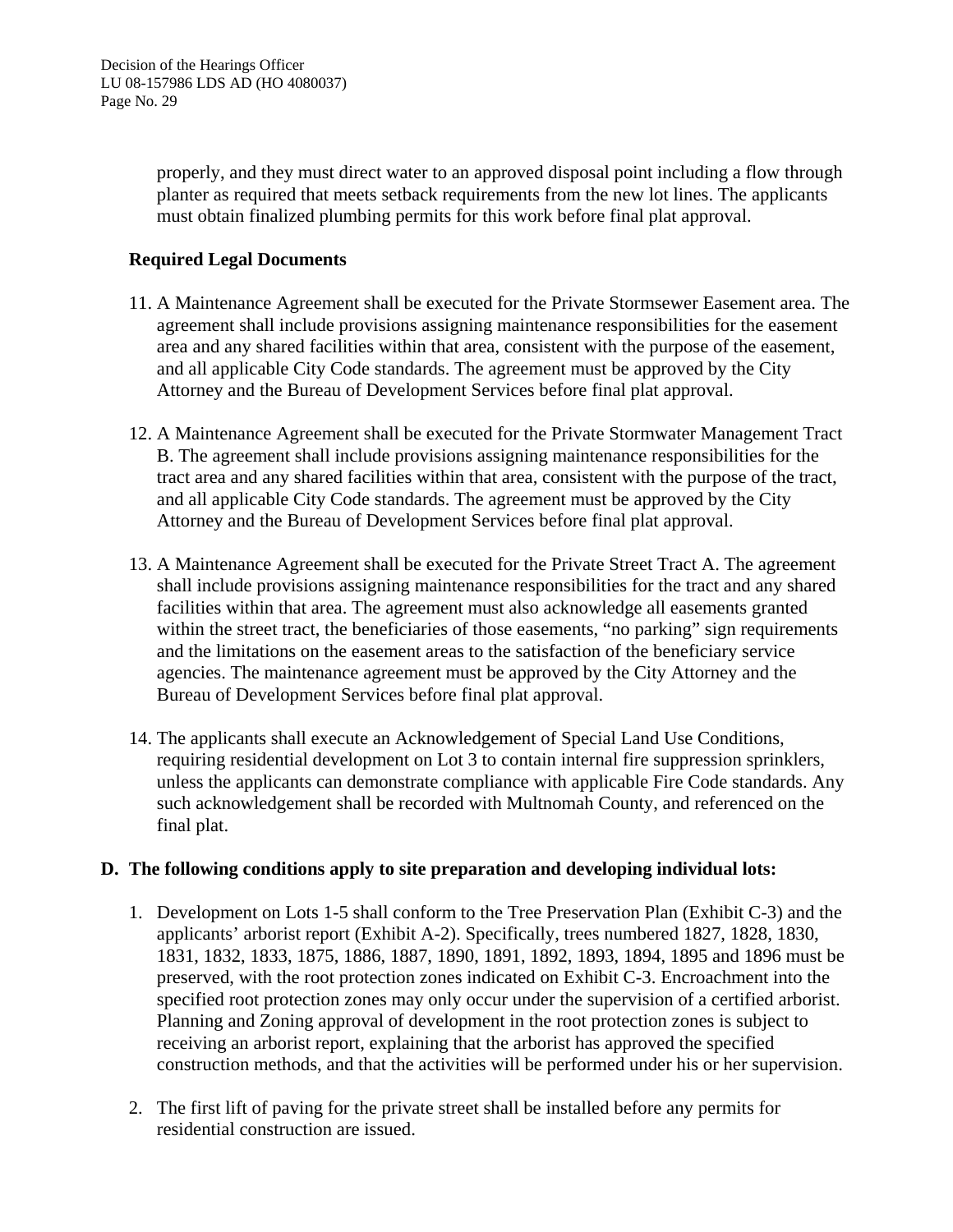- 3. Before finalizing the Site Development permit for the private street, a plumbing permit must be obtained and finalized for the new utility lines that will be constructed beneath the paved surface of the new street.
- 4. Vehicle access to Lots 1 and 5 must be from Tract A, the private street.
- 5. The applicants must post the private street with "No Parking" signs to the Fire Bureau's satisfaction.
- 6. Fire Bureau access from the private street must be within 150 feet of a structure on Lot 3. If access from the private street to the farthest point of the structure exceeds 150 feet, the applicants must apply the fire code exception that allows the distance to be increased to 250 feet if residential sprinklers are installed, or be granted a Fire Code Appeal. Residential sprinkler systems must meet all Fire Bureau conditions related to meter size and installation requirements during development. The applicants may refer to the final plat approval report for details on whether or not this requirement applies.

Ian Simpson, Hearings Officer

\_\_\_\_\_\_\_\_\_\_\_\_\_\_\_\_\_\_\_\_\_\_\_\_\_\_\_\_\_\_\_\_\_\_\_\_

\_\_\_\_\_\_\_\_\_\_\_\_\_\_\_\_\_\_\_\_\_\_\_\_\_\_\_\_\_\_\_\_\_\_\_\_

Date

| <b>Application Determined Complete:</b>   | September 22, 2008                                       |
|-------------------------------------------|----------------------------------------------------------|
| <b>Report to Hearings Officer:</b>        | October 31, 2008                                         |
| <b>Second Report to Hearings Officer:</b> | November 28, 2008                                        |
| <b>Decision Mailed:</b>                   | January 9, 2009                                          |
| <b>Last Date to Appeal:</b>               | 4:30 p.m., January 23, 2009                              |
| <b>Effective Date (if no appeal):</b>     | January 26, 2009. Decision may be recorded on this date. |

**Conditions of Approval.** This proposal is subject to conditions of approval, listed above. Compliance with the applicable conditions of approval must be documented in all related permit applications. Plans and drawings submitted during the permitting process must illustrate how applicable conditions of approval are met. Any project elements that are specifically required by conditions of approval must be shown on the plans, and labeled as such.

These conditions of approval run with the land, unless modified by future land use reviews. As used in the conditions, the term "applicants" includes the applicants for this land use review, any persons undertaking development pursuant to this land use review, the proprietor of the use or development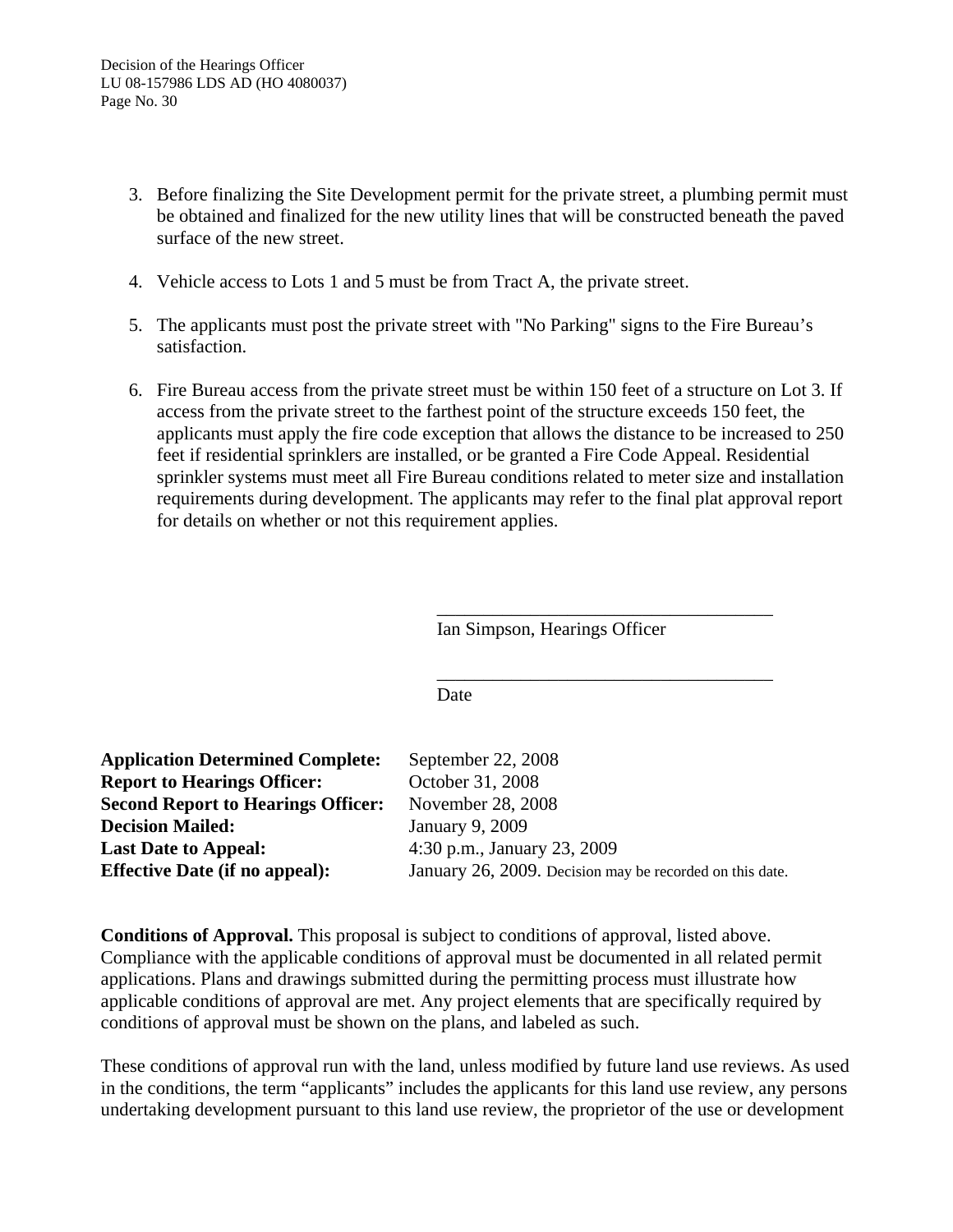approved by this land use review, and the current owners and future owners of the property subject to this land use review.

**Appeal of the decision.** ANY APPEAL OF THE HEARINGS OFFICER'S DECISION MUST BE FILED AT 1900 SW 4<sup>TH</sup> AVENUE, PORTLAND, OR 97201 (823-7526). Until 3:00 p.m., Monday through Friday, the appeal must be filed at the Development Services Center on the first floor. Between 3:00 p.m. and 4:30 p.m., the appeal must be filed at the Reception Desk on the 5th Floor. **An appeal fee of \$ 5,045 will be charged (one-half of the application fee for this case).** Information and assistance in filing an appeal can be obtained from the Bureau of Development Services at the Development Services Center.

**Who can appeal**: This decision may be appealed only by a person who wrote a letter which is received before the close of the record on hearing or if a person testified at the hearing, or if a person is the property owner or applicant. If the decision of the Hearings Officer is appealed, only evidence previously presented to the Hearings Officer will be considered by the City Council.

**Appeal Fee Waivers:** Neighborhood associations recognized by the Office of Neighborhood Involvement may qualify for a waiver of the appeal fee provided that the association has standing to appeal. The appeal must contain the signature of the Chair person or other person authorized by the association, confirming the vote to appeal was done in accordance with the organization's bylaws.

Neighborhood associations, who wish to qualify for a fee waiver, must complete the Type III Appeal Fee Waiver Request for Organizations Form and submit it before the appeal deadline. The Type III Appeal Fee Waiver Request for Organizations Form contains instructions on how to apply for a fee waiver, including the required vote to appeal.

The Bureau of Development Services may also grant fee waivers to low income applicants appealing a land use decision on their primary residence that they own in whole or in part. In addition, an appeal fee may be waived for a low income individual if the individual resides within the required notification area for the review, and the individual has resided at that address for at least 60 days. Individuals requesting fee waivers must submit documentation certifying their annual gross income and household size (copies of tax returns or documentation of public assistance is acceptable). Fee waivers for low-income individuals must be approved before filing an appeal. Three business days should be allowed for fee waiver approval.

**Recording the land division.** The final land division plat **must** be submitted to the City **within three years** of the date of the City's final approval of the preliminary plan. This final plat must be recorded with the County Recorder and Assessors Office after it is signed by the Planning Director or delegate, the City Engineer, and the City Land Use Hearings Officer, and approved by the County Surveyor. **The approved preliminary plan will expire unless a final plat is submitted within three years of the date of the City's approval of the preliminary plan.** 

**Recording concurrent approvals**. The preliminary land division approval also includes concurrent approval of an adjustment from a building setback requirement. This other concurrent approval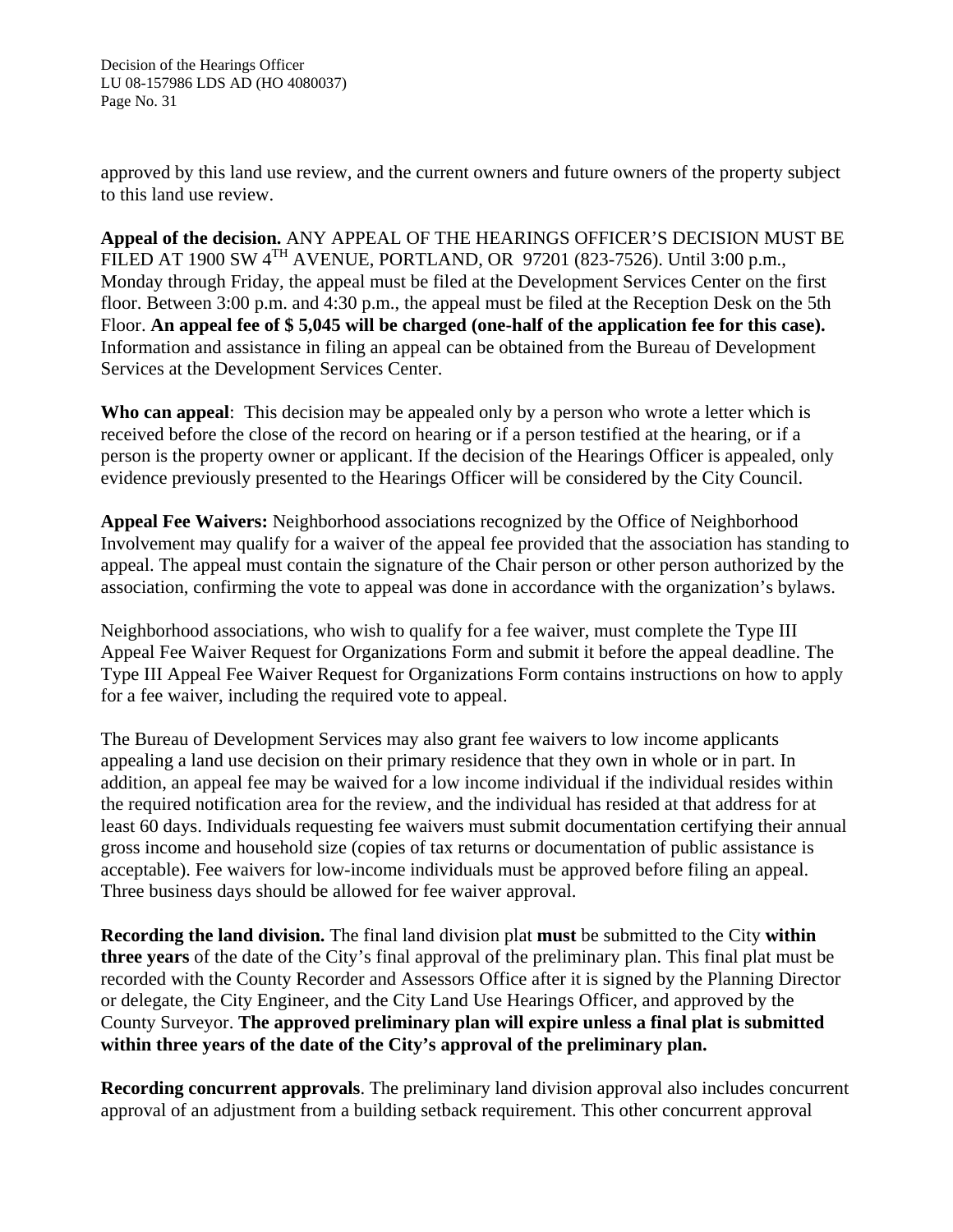must be recorded by the Multnomah County Recorder before any building or zoning permits can be issued.

A few days before the last day to appeal, the City will mail instructions to the applicant for recording the documents associated with these concurrent land use reviews. The applicant, builder, or their representative may record the final decisions on these concurrent land use decisions as follows:

- By Mail: Send the two recording sheets (sent in separate mailing) and the final Land Use Review decision with a check made payable to the Multnomah County Recorder to: Multnomah County Recorder, P.O. Box 5007, Portland OR 97208. The recording fee is identified on the recording sheet. Please include a self-addressed, stamped envelope.
- In Person: Bring the two recording sheets (sent in separate mailing) and the final Land Use Review decision with a check made payable to the Multnomah County Recorder to the County Recorder's office located at 501 SE Hawthorne Boulevard, #158, Portland OR 97214. The recording fee is identified on the recording sheet.

For further information on recording, please call the County Recorder at 503-988-3034.

**Expiration of concurrent approvals.** The preliminary land division approval also includes concurrent approval of a street sideyard building setback requirement. For purposes of determining the expiration date, there are two kinds of concurrent approvals: 1) concurrent approvals that were necessary in order for the land division to be approved; and 2) other approvals that were voluntarily included with the land division application.

The following approvals were necessary for the land division to be approved: an adjustment from an R10 sideyard setback standard for Lot 1. This approval expires if:

- The final plat is not approved and recorded within the time specified above, or
- Three years after the final plat is recorded, none of the approved development or other improvements (buildings, streets, utilities, grading, and mitigation enhancements) have been made to the site.

All other concurrent approvals expire three years from the date rendered, unless a building permit has been issued, or the approved activity has begun. Zone Change and Comprehensive Plan Map Amendment approvals do not expire.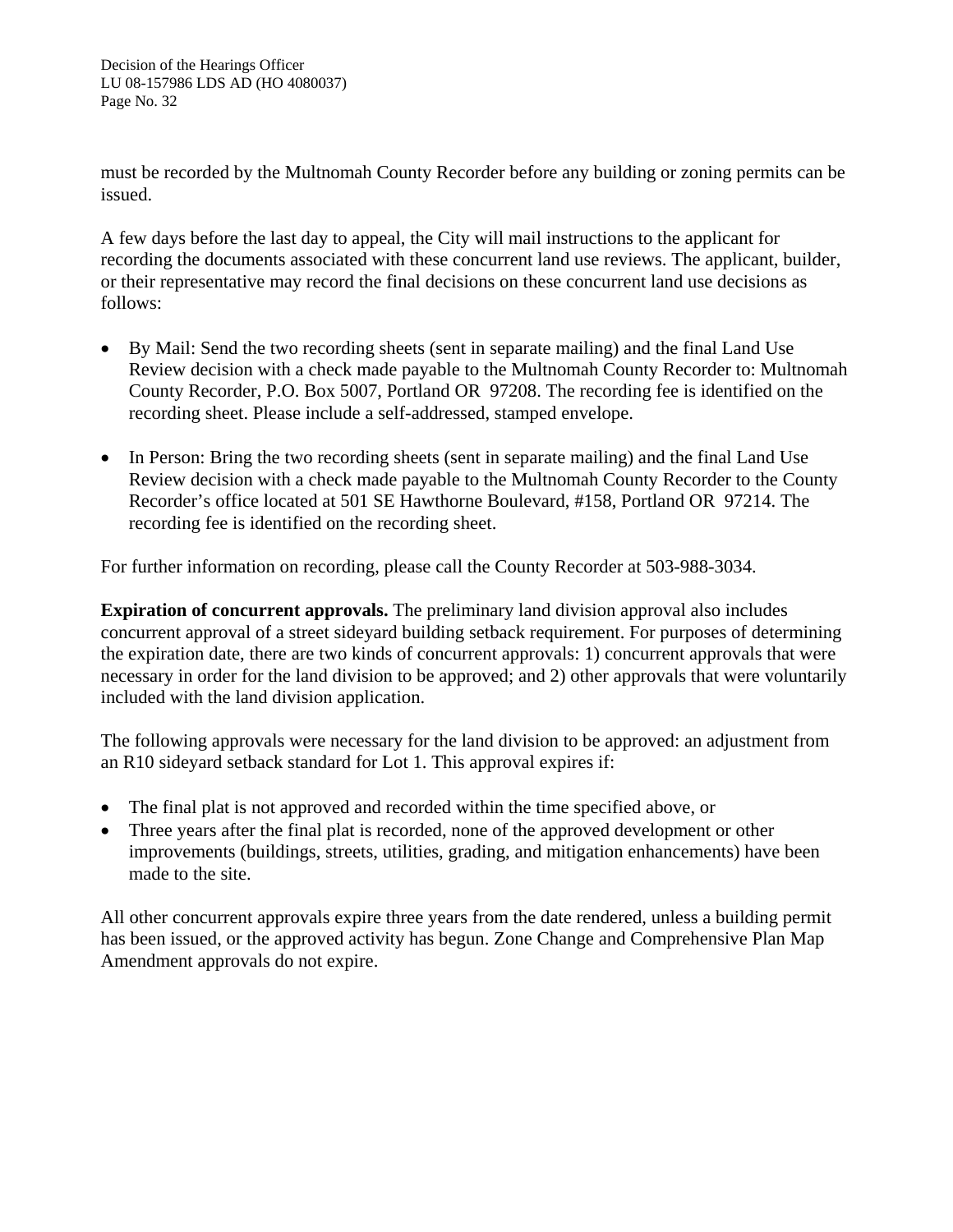Decision of the Hearings Officer LU 08-157986 LDS AD (HO 4080037) Page No. 33

# **EXHIBITS**

# NOT ATTACHED UNLESS INDICATED

- A. Applicants' Statement
	- 1. Land Division Narrative Submitted with Adjustment Approval Criterion Supplement (September 22, 2008)
	- 2. Arborist Report(s)
	- 3. Preliminary Stormwater Reports (August 7, 2008 and September 22, 2008)
	- 4. Geotechnical Report and Landslide Hazard Study (February 12, 2008)
	- 5. Early Neighborhood Notice (January 25, 2008)
- B. Zoning Map **(attached)**
- C. Plans and Drawings
	- 1. Existing Conditions Plan
	- 2. Preliminary Plat **(attached)**
	- 3. Preliminary Grading and Tree Preservation Plan
	- 4. Preliminary Utility Plan
- D. Notification information
	- 1. Request for response
	- 2. Posting letter sent to applicants
	- 3. Notice to be posted
	- 4. Applicants' statement certifying posting
	- 5. Mailing list
	- 6. Mailed notice
- E. Agency Responses
	- 1. Bureau of Environmental Services
	- 2. Bureau of Transportation Engineering and Development Review
	- 3. Water Bureau
	- 4. Fire Bureau
	- 5. Site Development Review Section of Bureau of Development Services
	- 6. Bureau of Parks, Forestry Division
- F. Letters: None Submitted
- G. Other
	- 1. Original LUR Application
	- 2. Incomplete letter
	- 3. Pre-application Conference EA 07-160318 Summary Report
- H. Received in the Hearings Office
	- 1. Hearing notice Cole, John Andrew
	- 2. Staff report Cole, John Andrew
	- 3. Faxed request to reschedule in letter form (with duplicate failed fax pages attached) Porter, Larry
	- 4. Faxed request to reschedule using BDS form; includes BDS signatures Porter, Larry
	- 5. Staff Report Cole, John Andrew
	- 6. 11/30/08 Letter Lewis, Eugene E. and Tamara L.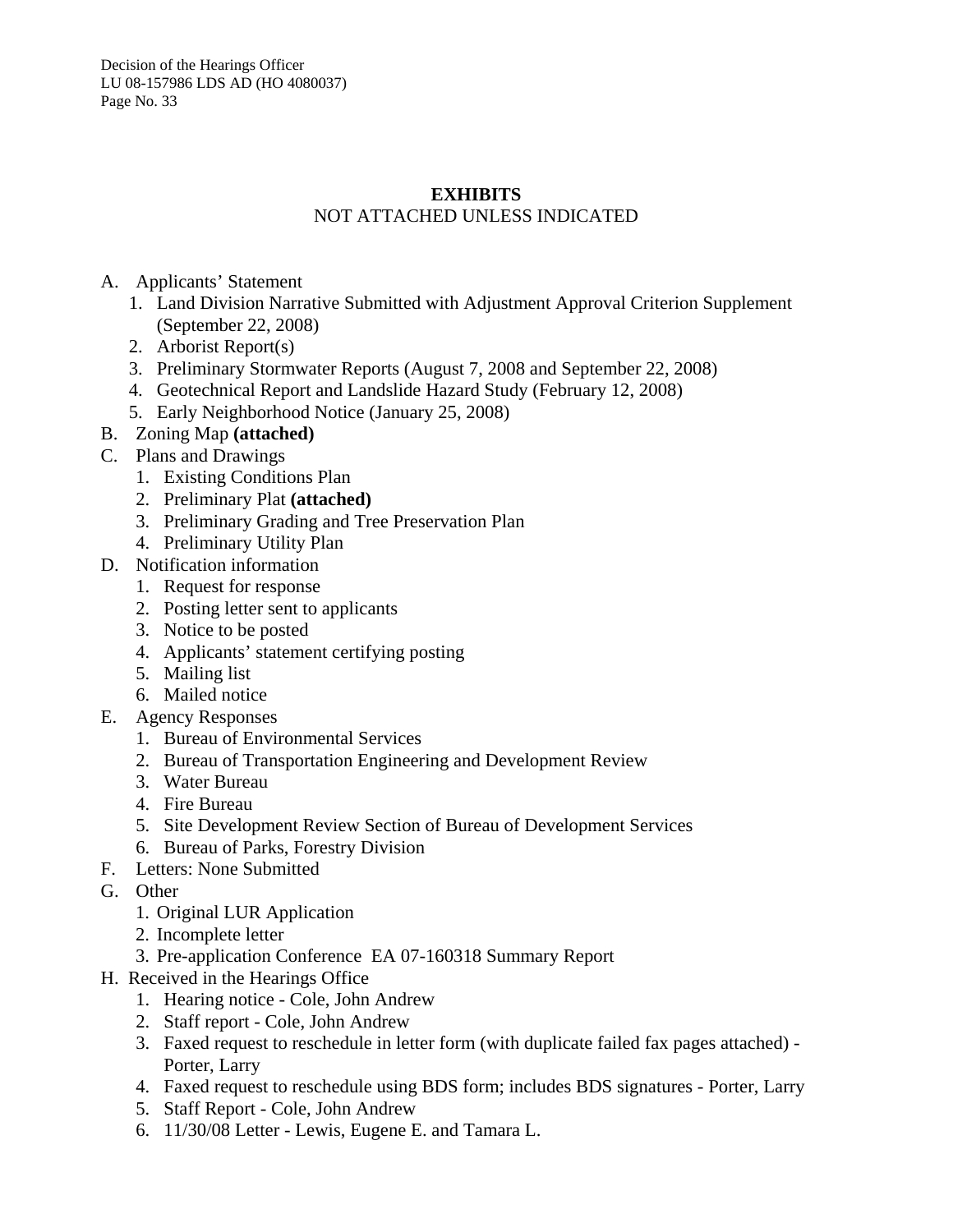- 7. 11/30/08 Memo Lewis, Eugene E. and Tamara L.
- 8. Map Hand, Nancy
- 9. 12/9/08 Letter from Arnold Creek Neighborhood Hand, Nancy
- 10. 12/10/08 Memo Cole, John Andrew
- 11. 11/30/08 Memo from Eugene and Tamara Lewis Cole, John Andrew
- 12. PowerPoint presentation printout Cole, John Andrew
- 13. Request for record to close Porter, Larry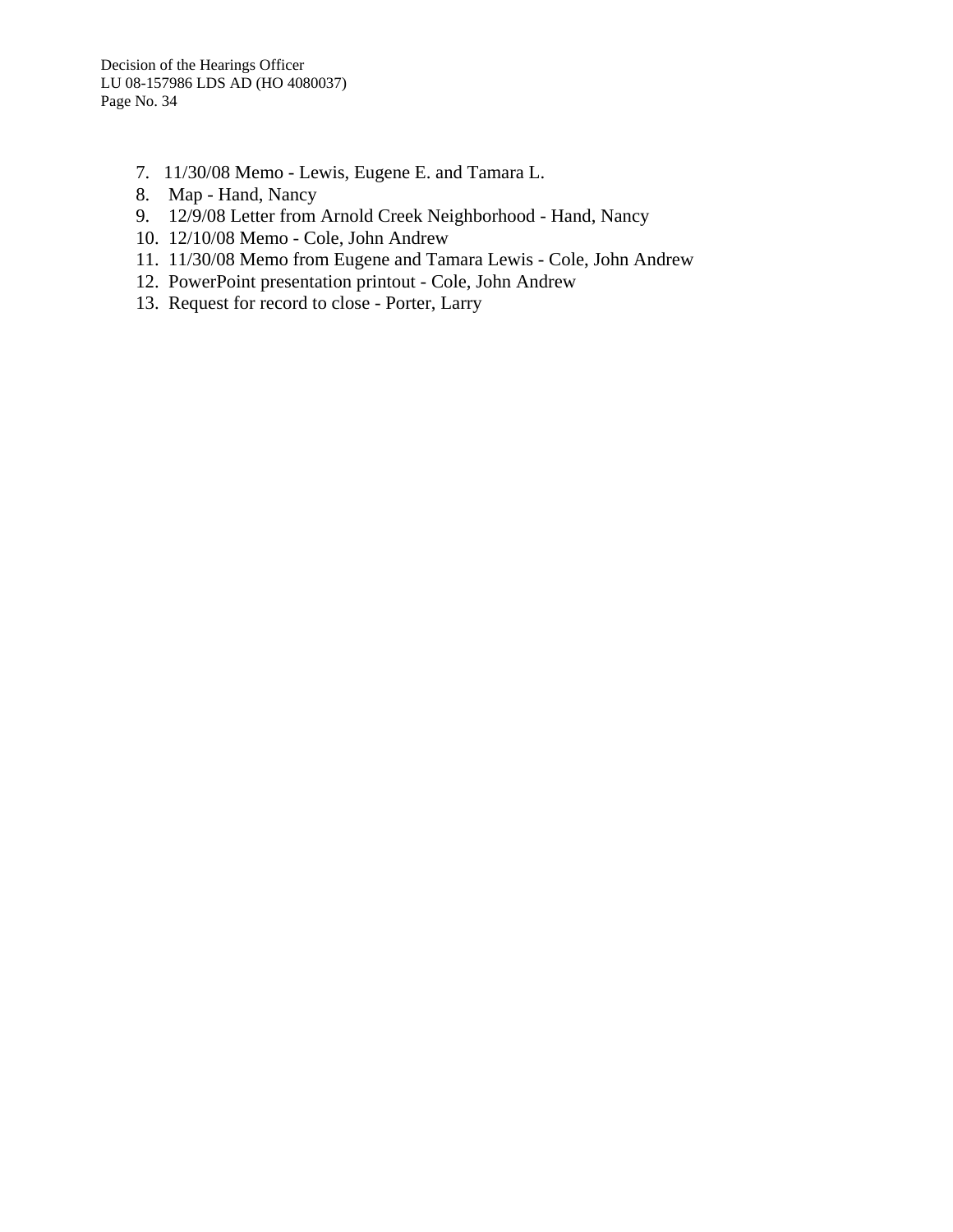